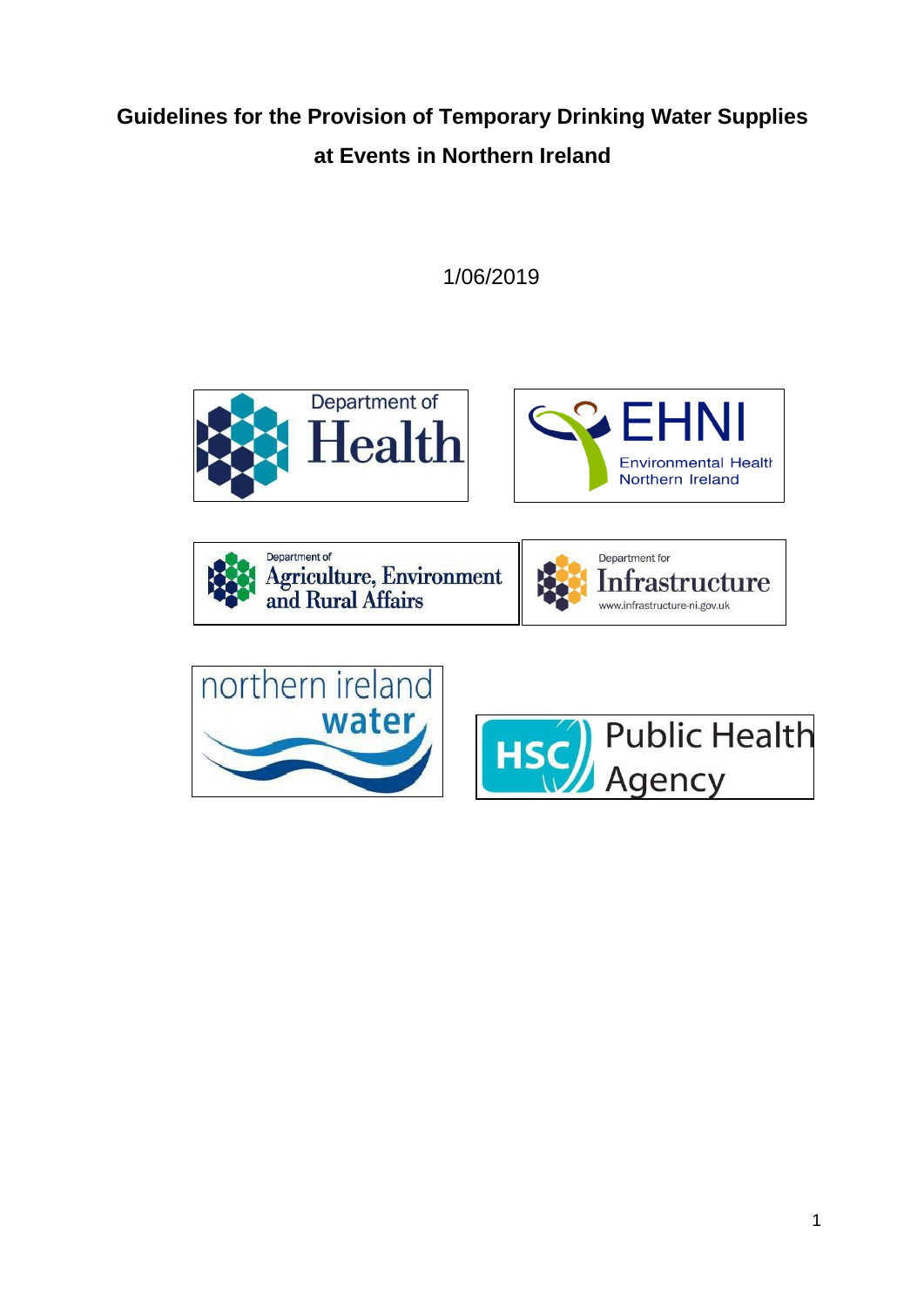# **Contents**

| 1.             |                                                                                   |                                                                                     |  |  |
|----------------|-----------------------------------------------------------------------------------|-------------------------------------------------------------------------------------|--|--|
| 2.             |                                                                                   |                                                                                     |  |  |
| 3.             | Steps that need to be taken by the event organiser in relation to temporary water |                                                                                     |  |  |
|                |                                                                                   |                                                                                     |  |  |
| 3.1            |                                                                                   |                                                                                     |  |  |
| 3.2            |                                                                                   |                                                                                     |  |  |
| 3.3            |                                                                                   |                                                                                     |  |  |
| 3.4            |                                                                                   |                                                                                     |  |  |
| 3.5            |                                                                                   |                                                                                     |  |  |
| 4.             |                                                                                   |                                                                                     |  |  |
| 5.             |                                                                                   |                                                                                     |  |  |
| 6.             |                                                                                   |                                                                                     |  |  |
| 7.             |                                                                                   |                                                                                     |  |  |
| 8.             |                                                                                   |                                                                                     |  |  |
| 8.1            |                                                                                   |                                                                                     |  |  |
| 8.2            |                                                                                   |                                                                                     |  |  |
| 8.3            |                                                                                   |                                                                                     |  |  |
|                |                                                                                   |                                                                                     |  |  |
| 8.4            |                                                                                   |                                                                                     |  |  |
| 9 <sub>1</sub> |                                                                                   |                                                                                     |  |  |
|                |                                                                                   |                                                                                     |  |  |
|                |                                                                                   |                                                                                     |  |  |
|                |                                                                                   | Appendix 1. - Checklist and timeline for organising an event when a temporary water |  |  |
|                |                                                                                   |                                                                                     |  |  |

| Appendix 2 - Recommended procedure for disinfection of pipework – this is the         |  |
|---------------------------------------------------------------------------------------|--|
| Appendix 3 – Example of risk assessment for the provision of a temporary water supply |  |
|                                                                                       |  |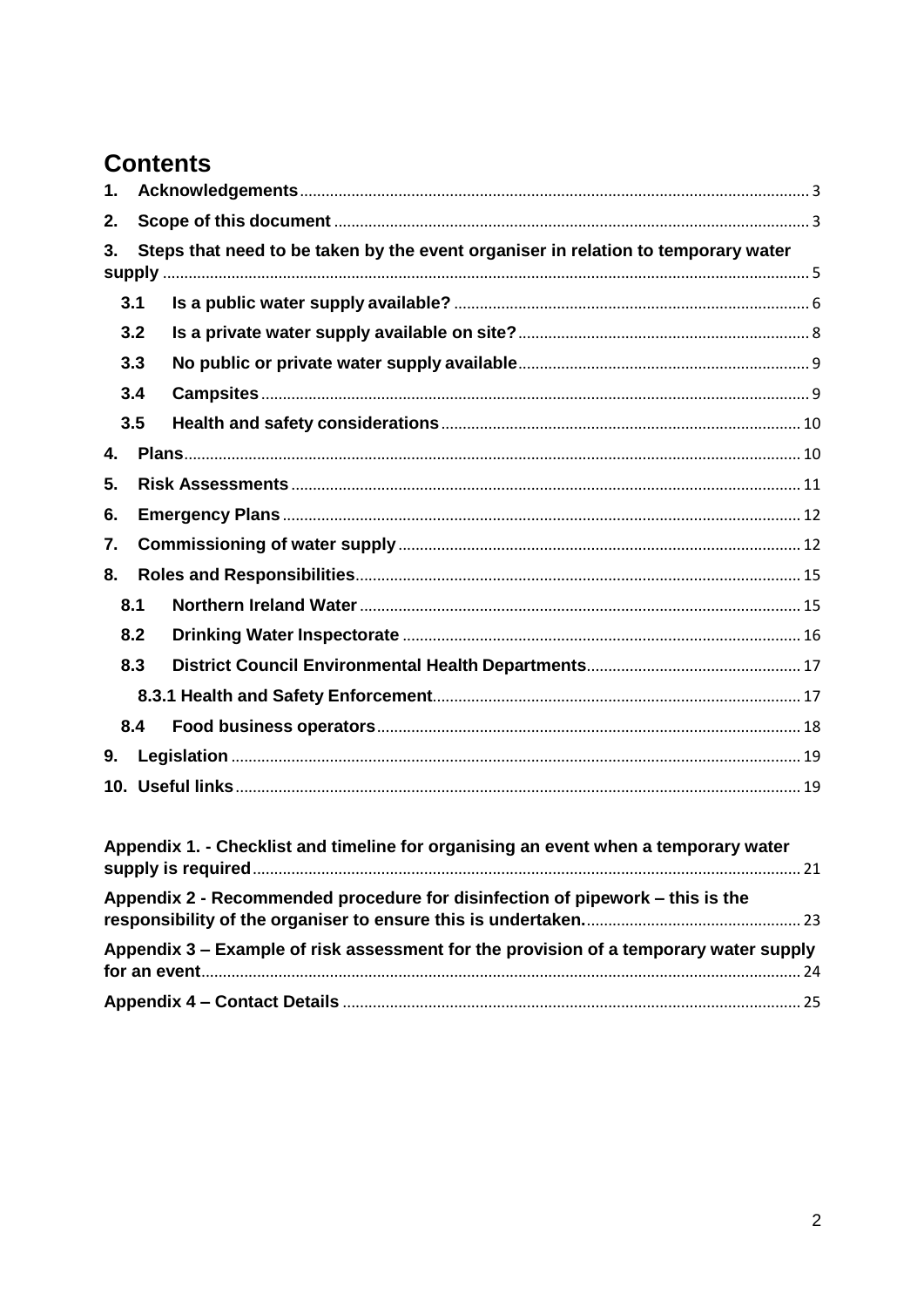## <span id="page-2-0"></span>**1. Acknowledgements**

The information in this document has been adapted for Northern Ireland use from guidelines produced by the Water Health Partnership for Wales ("Guidelines for the provision of temporary Drinking Water Supplies at Events"). This guidance was produced by the Drinking Water and Health Liaison Group. The organisations and agencies involved in the Drinking Water and Health Liaison Group include:

- Department of Health (DoH)
- Public Health Agency (PHA)
- Northern Ireland Water (NI Water)
- Environmental Health Northern Ireland (EHNI)
- Drinking Water Inspectorate (DWI)
- Public Health Laboratory (PHL)

## <span id="page-2-1"></span>**2. Scope of this document**

This guidance is intended for use by organisers of events such as music festivals or agricultural shows where a temporary water supply may be required. It applies to all events that may require a connection to a new water supply as well as events that may require a connection to an existing supply, e.g. annual events taking place on the same showground.

This guidance applies to both licensed and unlicensed events. While the guidance is not aimed at volunteers running small events, for example local residents who come together to organise a village fête, it is important that such organisers are aware of the risks associated with temporary water supply used for drinking and food preparation.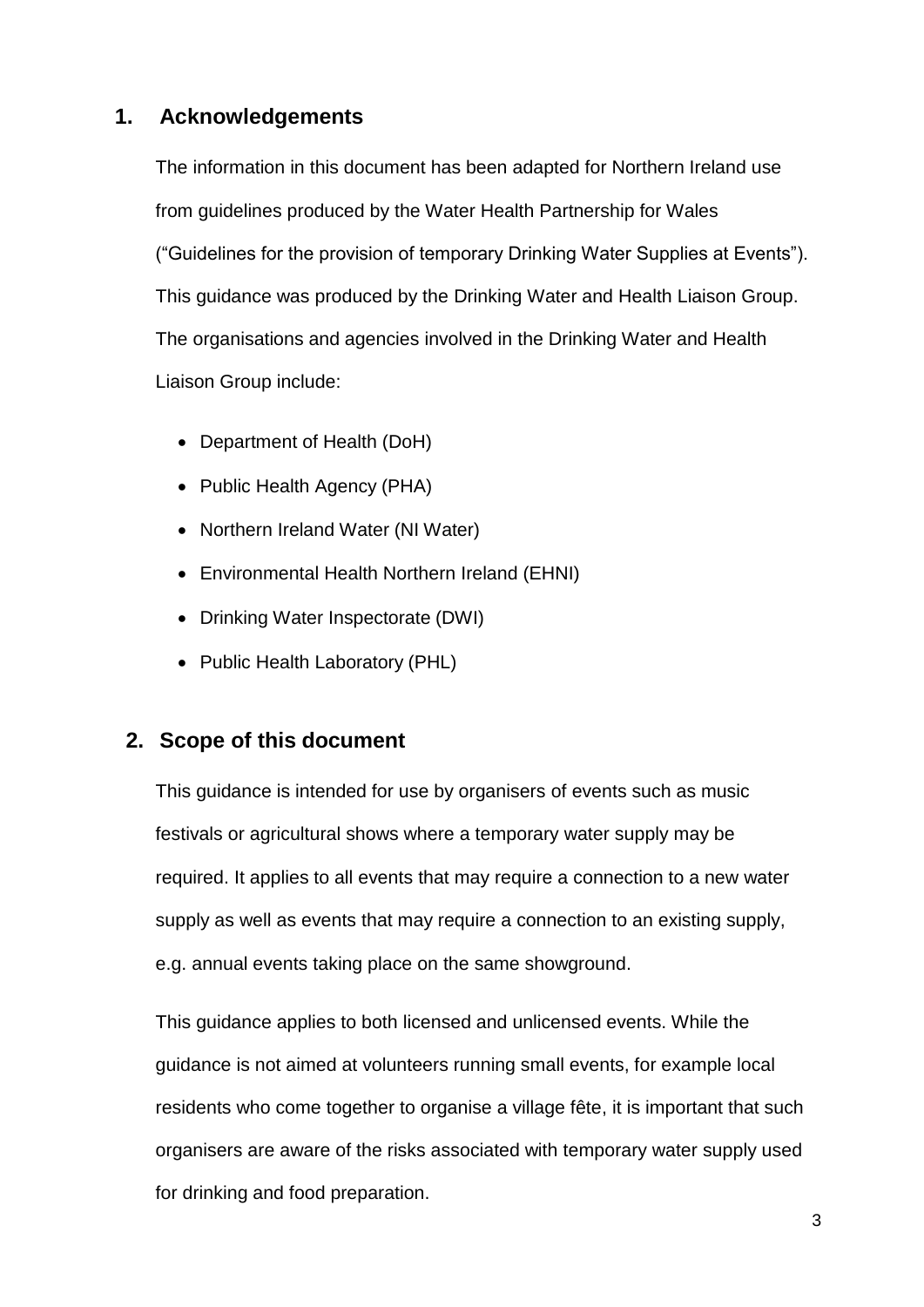The guidance outlines the measures that need to be taken by the organiser of an event to ensure a source of safe drinking water is available throughout the duration of the event. It also describes the roles and responsibilities of the relevant organisations involved. Insufficient water supply or tests which indicate that a water supply is contaminated pose a public health risk which could result in cases or outbreaks of infectious diseases e.g. *Cryptosporidium, Campylobacter or E. coli O157* and could prevent an event from taking place.

Failure to properly plan for the provision of a safe source of drinking water for an event can have other significant consequences with organisers potentially facing:

- additional costs
- enforcement action (prosecution)
- civil action if anyone becomes ill
- loss of reputation and reluctance of the public to attend future events
- adverse media coverage

While this document is in the form of guidance, the main legislation that applies is:

- The Water Supply (Water Quality) Regulations (Northern Ireland) 2017
- The Water Supply (Water Fittings) Regulations (Northern Ireland) 2009
- The Private Water Supplies Regulations (Northern Ireland) 2017

This legislation is intended to ensure events provide a wholesome and sufficient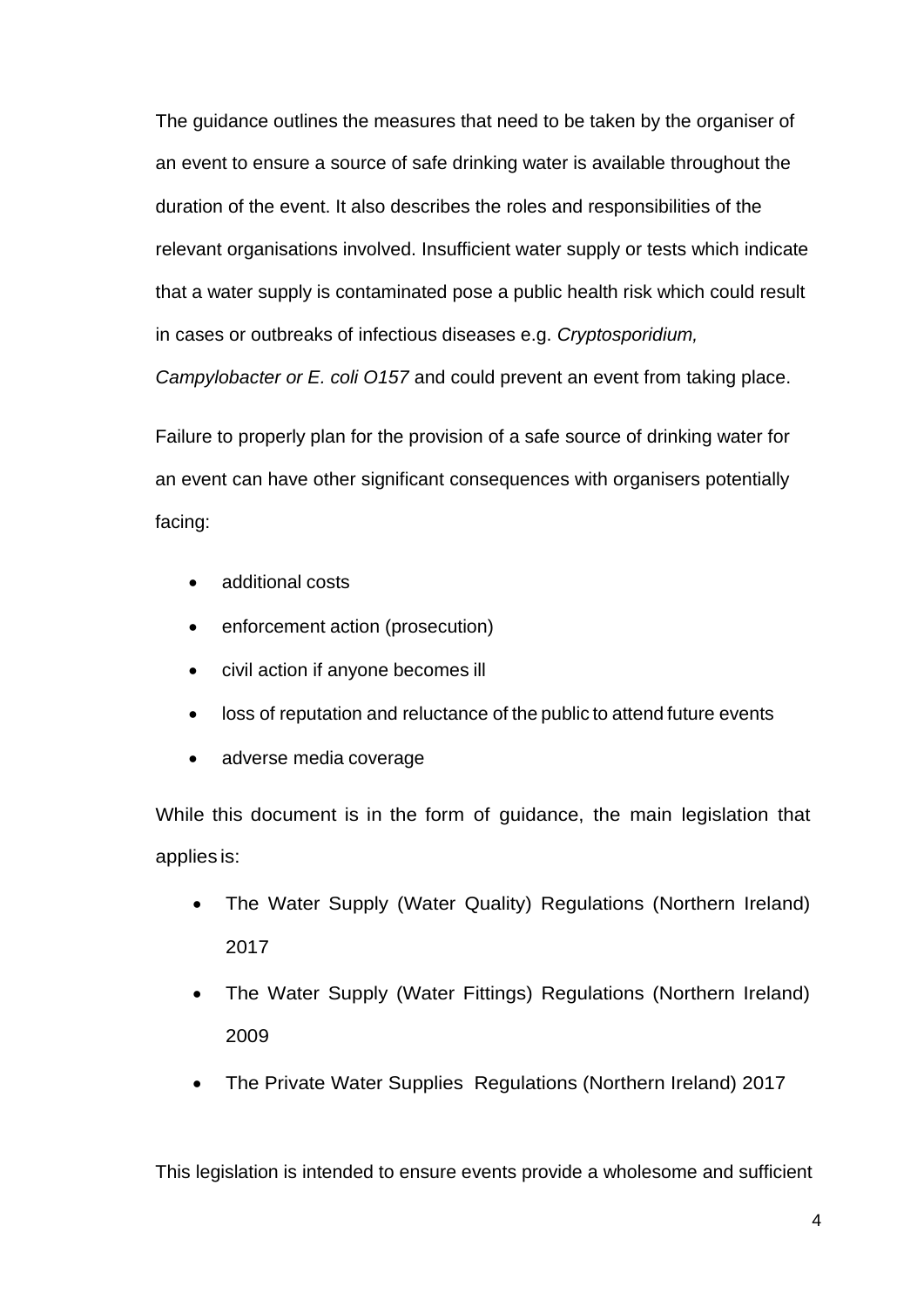water supply. Where water supplies are obtained from NI Water, the fittings and facilities on site and the way they are installed must comply with the requirements of The Water Supply (Water Fittings) Regulations 1999. This is to prevent waste, misuse, undue consumption, erroneous measurement and most importantly the contamination of water for drinking and food production purposes. There must be no risk of contamination of drinking water on site by backflow or any other means from one water outlet to another, the NI Water mains supply must be protected against backflow from temporary supplies and temporary events. This is regulated by The Water Supply (Water Fittings) Regulations (Northern Ireland) 2009 and is enforced by NI Water, failure to comply with the requirements of the regulations is a criminal offence.

## <span id="page-4-0"></span>**3. Steps that need to be taken by the event organiser in relation to temporary water supply**

An outline of the necessary steps that organisers need to follow to arrange for a temporary water supply and the associated timings is given in Appendix 1.

The provision of safe drinking water as part of an event should be considered by the event organisers at the earliest opportunity (it is advised that this is commenced at least 12 weeks prior to the event). It is important to remember that any direct access to the public water supply network can pose potential risk to the continuity of water supply and water quality for other consumers.

Before any plumbing work, alterations or extensions to systems in nondomestic premises can commence, advance notice must be given to NI Water. This is known as a Regulation 5 advance notification and can be submitted using a template form available on the NI Water web site. Work cannot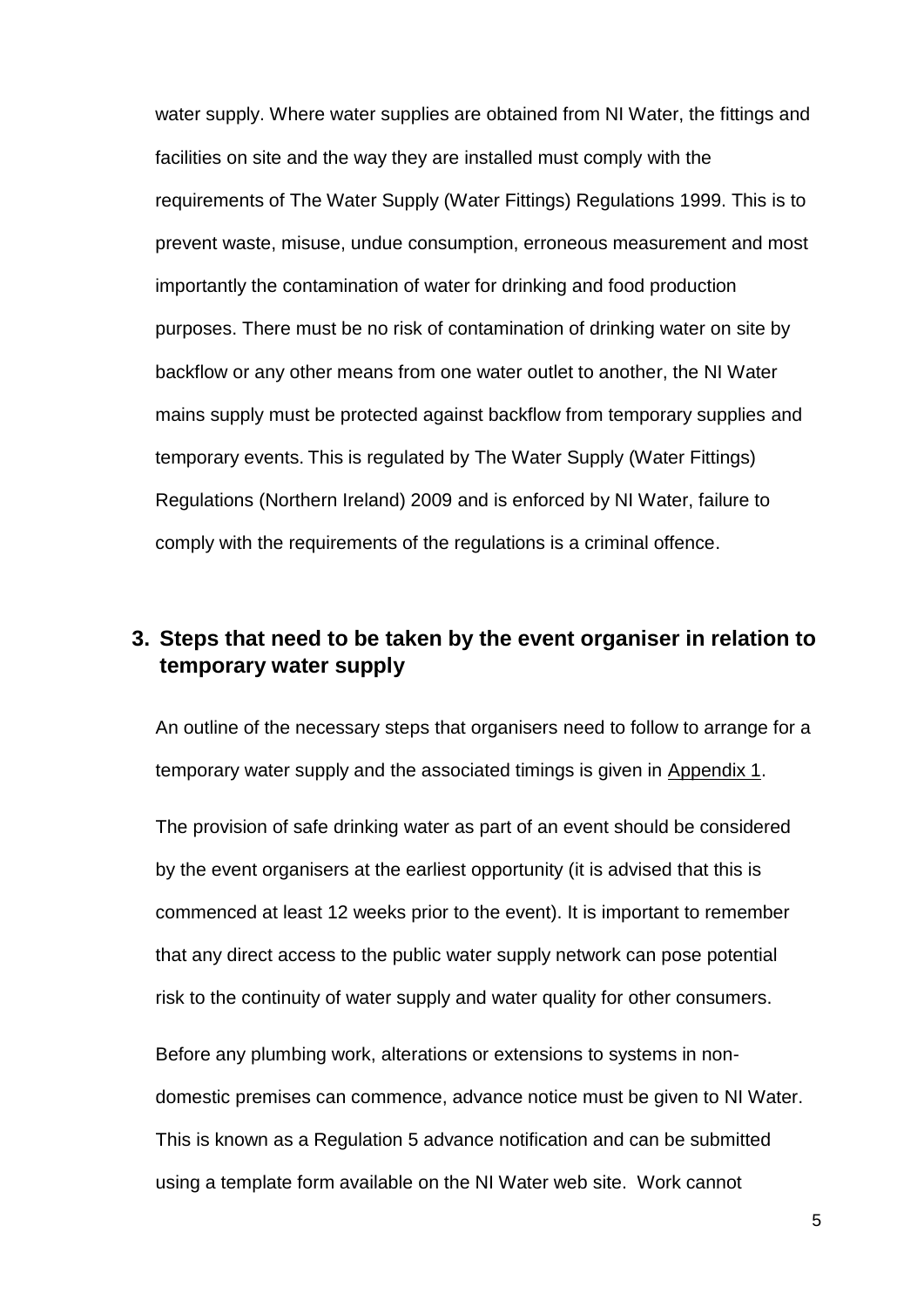commence for a period of 10 days after the notification has been received by NI Water. NI Water will not unreasonably withhold consent but may attach certain conditions on the approval to ensure the proposals meet with the requirements of the regulations and backflow protection requirements.

The event organiser, if not the owner of the land or property holding the event, should in the first instance consult with the owner of the premises as to what facilities for the supply of water are currently in place and determine if these can be utilised. If there is no facility for a water supply connection in place at the site then a new connection to the public supply may be required.

**Under no circumstances should a connection to a public water supply be undertaken by persons other than NI Water and for a private water supply without the prior knowledge of the owner of the private water supply and only by a person competent to make a connection to a drinking water supply. Competent person could be a WaterSafe Approved Plumbers (AP's) or a person familiar with the Principles of Water Hygiene.**

#### <span id="page-5-0"></span>**3.1 Is a public water supply available?**

### **Contact NI Water and establish if there is a connection to the public water supply already at the site;**

(i) If Yes – Existing connection available

If the water supply for the event is to be taken from an existing connection then NI Water must have a minimum of 28 days' notice. However, event organisers are encouraged to contact NI Water at their earliest opportunity (recommended 12 weeks prior to the event). This notice is required as NI Water may need to make provision for the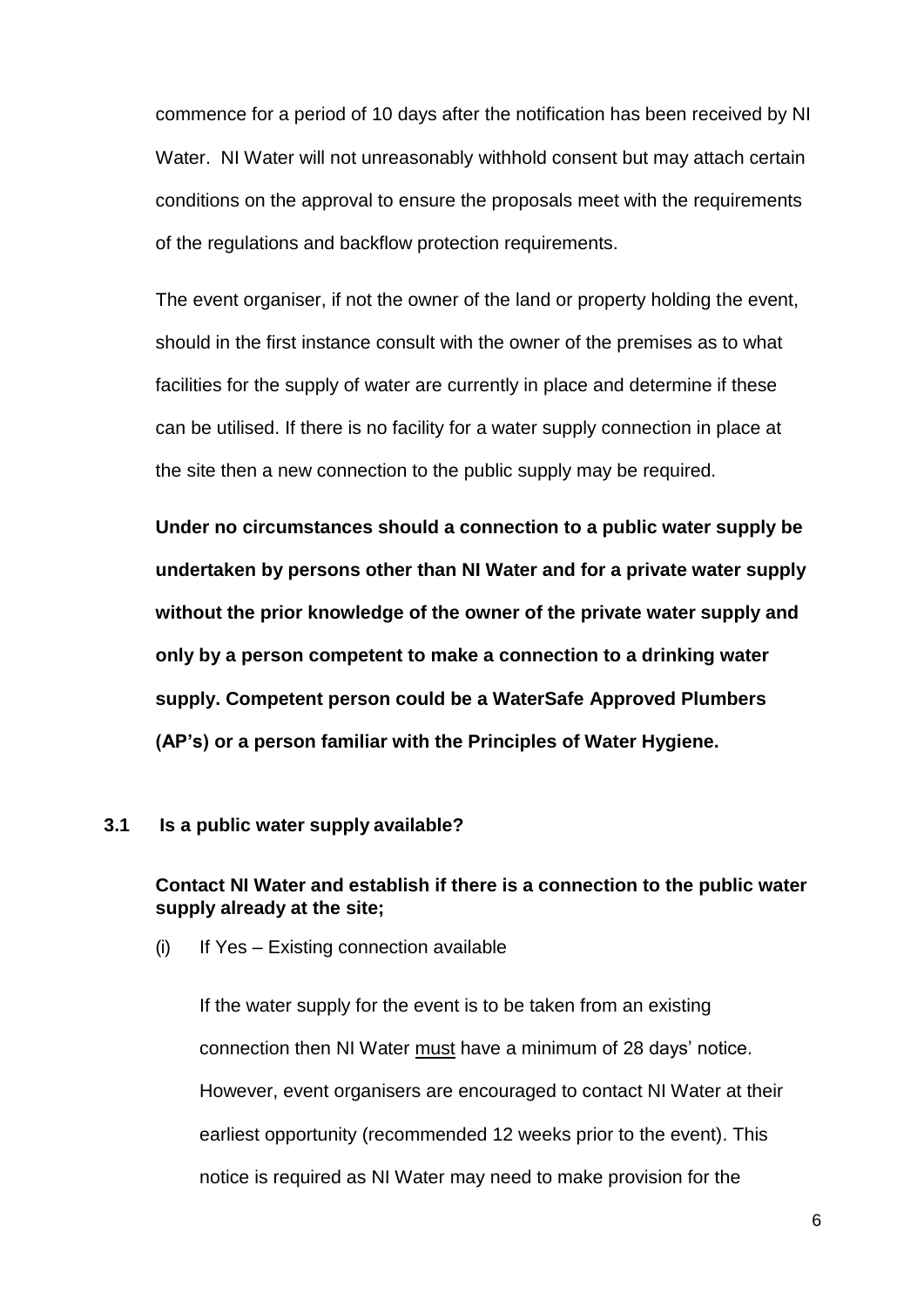additional water supply to ensure there is no risk to the water supply in the area. NI Water may choose to inspect the premises in advance of the event taking place to check on compliance with The Water Supply (Water Fittings) Regulations (Northern Ireland) 2009.

NI Water will advise on flushing and sampling (if required) before the event;

- (ii) If No No existing connection available
	- (a) New Connection to the mains water supply

Contact NI Water as soon as possible to ascertain if NI Water can make a connection to a nearby mains supply and proceed as per NI Water advice.

NI Water should be contacted as early as possible and at least 12 weeks in advance of the event. NI Water will determine if a connection to the public water supply can be made and determine the most suitable point in their distribution system for the connection. There will be a charge for the new connection. It is a criminal offence to misuse the mains water supply from an adjacent property.

(b) If no connection can be made to mains water supply an alternative source must be considered.

If a tankered water supply is proposed to be used for the event it is important to note that if tankers are proposed to be filled from the public mains supply that permission must be obtained from NI Water before the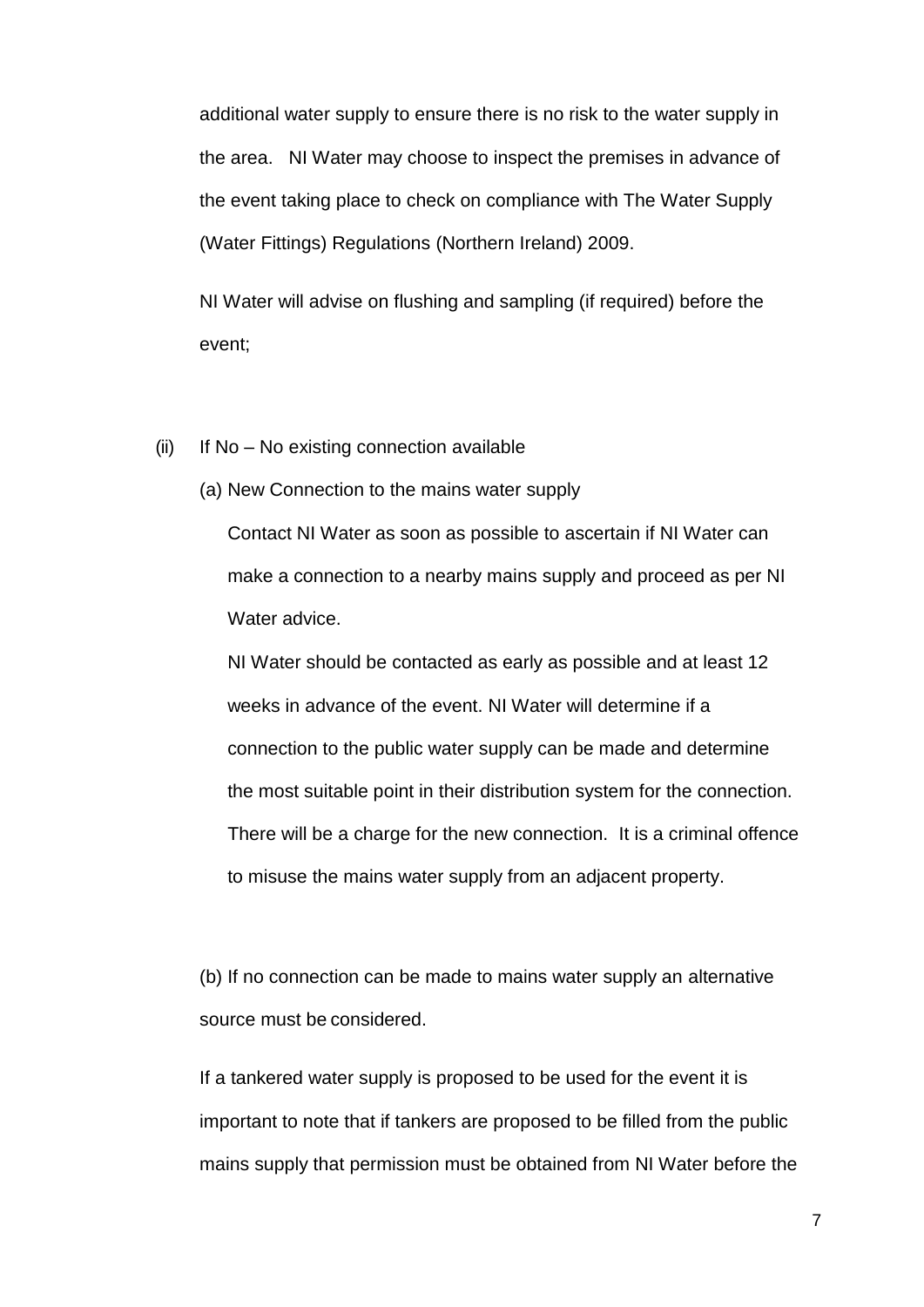tanker is filled.

NI Water have Standpipe License Procedures in place whereby they can provide water from a public main with a standpipe licence which grants permission to obtain direct access to the water supply network. This licence will allow, subject to local operating restrictions authorised persons to access NI Water mains and draw water from hydrants using a portable standpipe. NI Water should be contacted as soon as possible to arrange access to the mains supply via the Licensed Standpipe Procedure.

Where a tankered water supply is to be used the tank must be labelled with 'Boil before use'.

#### <span id="page-7-0"></span>**3.2 Is a private water supply available on site?**

(iii) Yes – The owner should then contact DWI to notify them of the proposed use and controls that will be put in place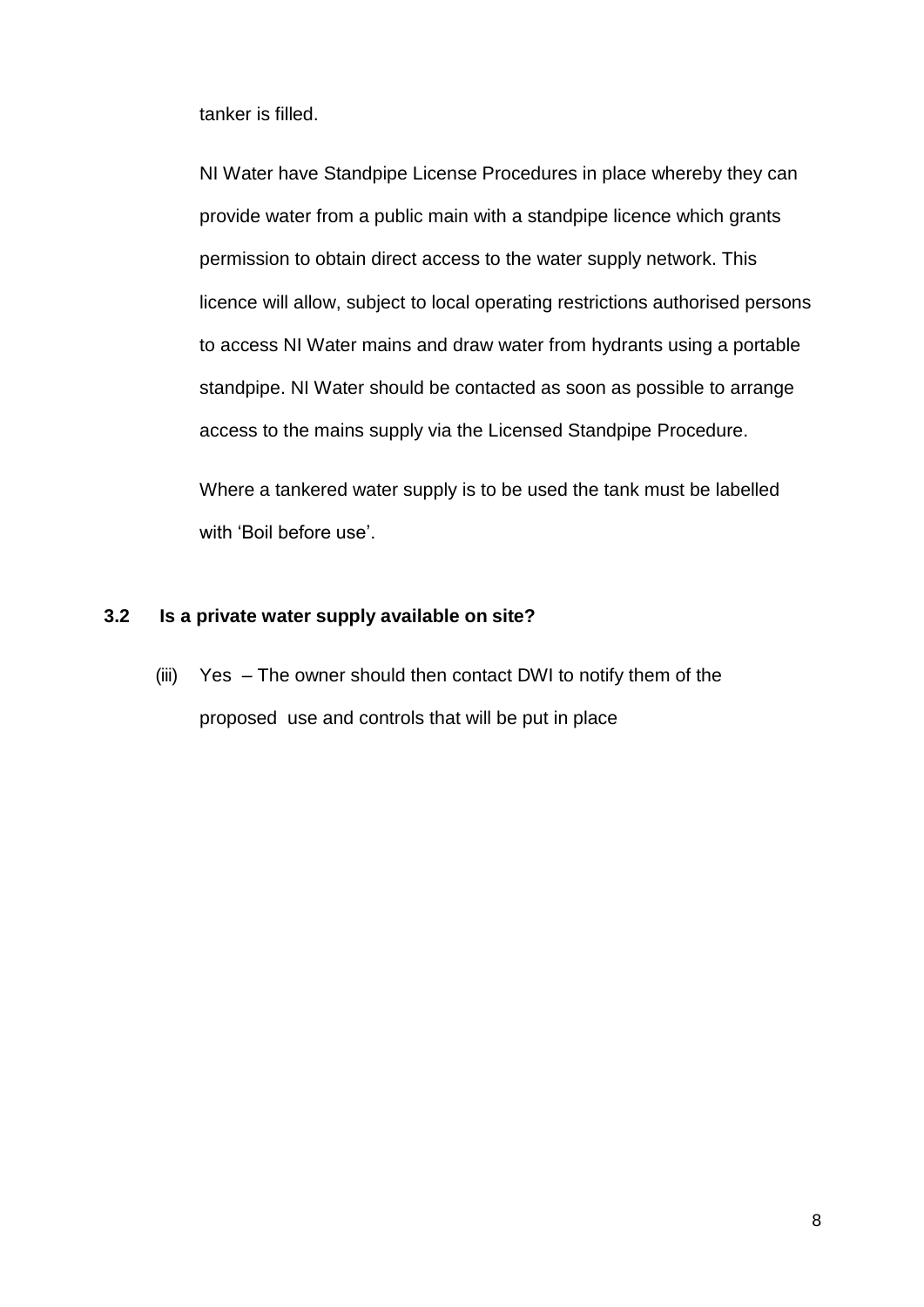#### <span id="page-8-0"></span>**3.3 No public or private water supply available**

Consider other alternatives such as bottled water.

#### <span id="page-8-1"></span>**3.4 Campsites**

Some temporary events may provide camping facilities that will require more extensive temporary water infrastructure that may increase potential risks to supply. It is the responsibility of the event organiser to ensure that there is an adequate supply of potable water for consumption and food preparation. Increased usage of water, by campers, from the normal supply may result in backflow. This is when the water pressure decreases to the point that water flows in the opposite direction. Backflow is a contamination risk and can suck contaminated water back into the drinking water supply. NI Water will provide advice on reducing the risk of backflow due to increased usage. They will also provide advice on the disinfection of water pipes. It is recommended that the event organiser should have a schematic plan for the water supply and undertake an initial risk assessment before engaging with the appropriate authorities be it DWI, NI Water or EHOs.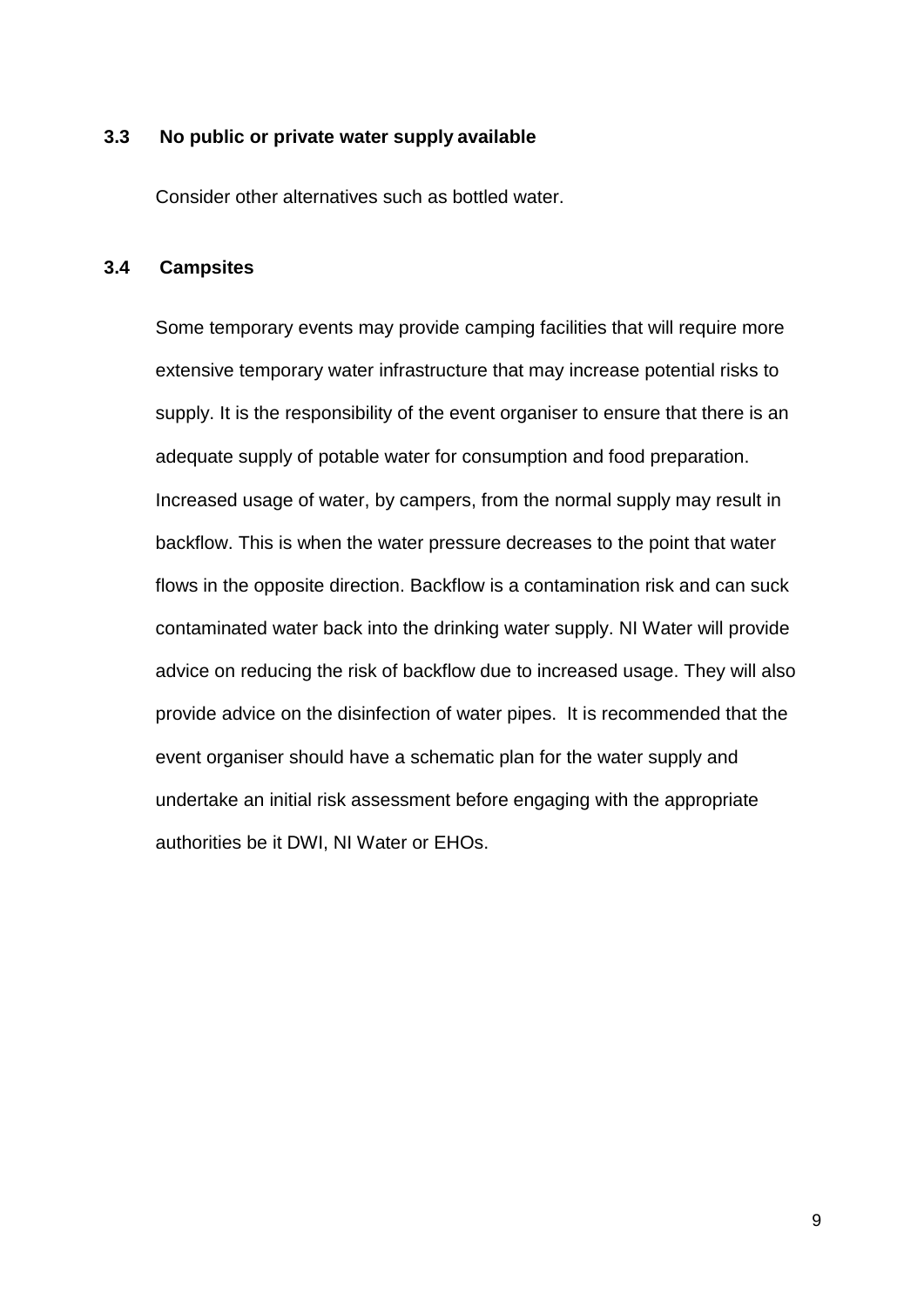#### <span id="page-9-0"></span>**3.5 Health and safety considerations**

The event organiser is responsible for ensuring a safe event. An important part of this is the provision of safe drinking water. Some district councils have developed Safety Advisory Groups (SAGs) to provide independent advice to event organisers on how to ensure their events are safe and without risks to health. SAGs comprise of representatives from the local council (e.g. environmental health, building control and licensing officers, emergency planning), the PSNI, DfI Roads and emergency services.

Event organisers should determine if there is a SAG or similar multi-agency arrangement in the area in which the event is to be held and contact them for advice. This will include advice regarding drinking water, which may be considered under an Event, Health, Safety and Welfare Management Plan. Some SAGs have pages containing helpful resources on their local councils website. (See appendix 2 for District Council contacts)

### <span id="page-9-1"></span>**4. Plans**

Event organisers should provide the Environmental Health department at the relevant District Council and NI Water with detailed site plans and drawings for the event. These should include the following (this list is illustrative and is not exhaustive):

 The water supply distribution network and infrastructure (existing and proposed network), e.g. location and description of source, pipework and tankers (if used).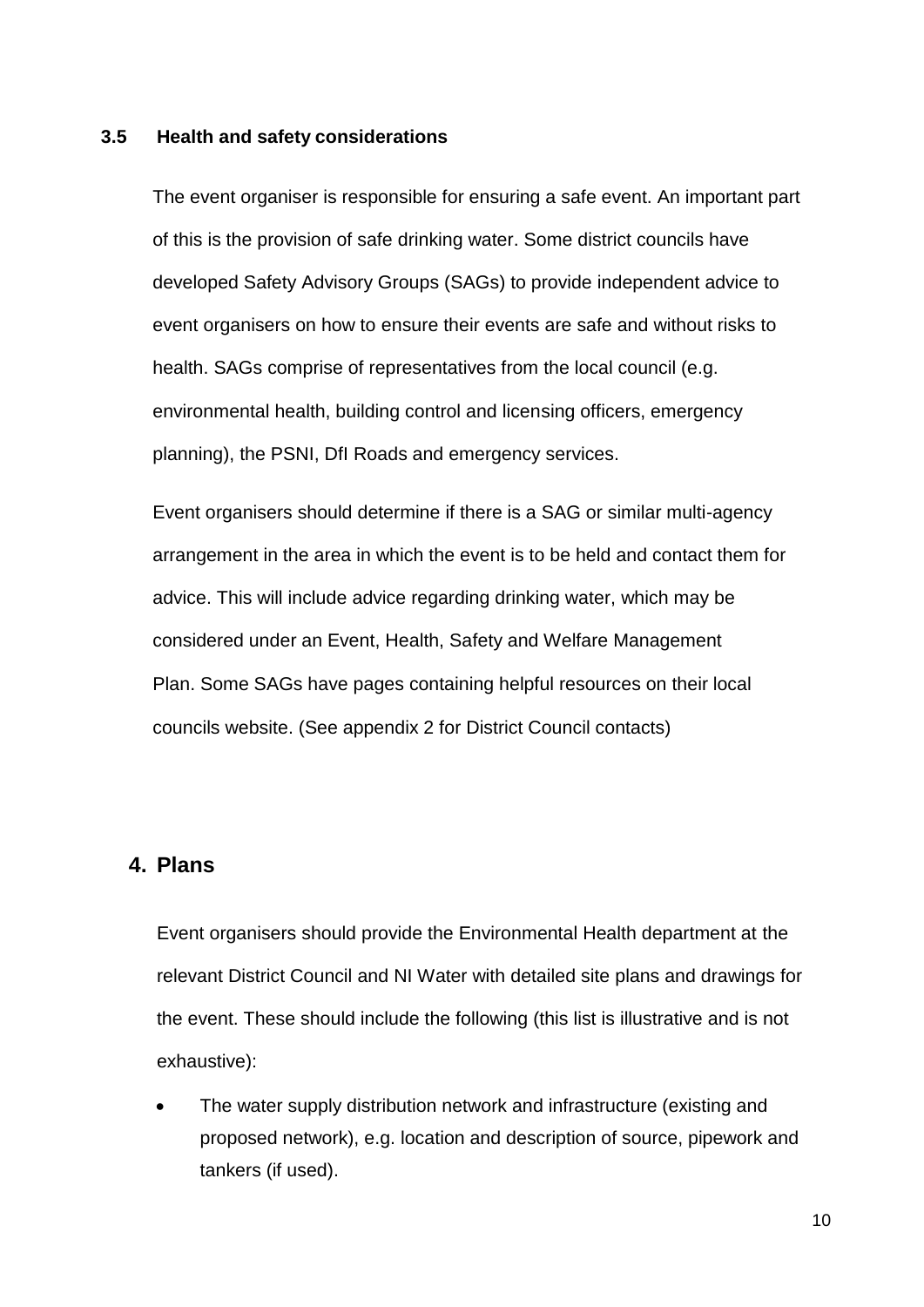- Details of the plumber or plumbing firm being used and if applicable WaterSafe registration number.
- Billing arrangements for volumetric water used (NIW customer/meter reference details)
- Direction of flow.
- The location of:
	- **•** pumps (specifying their size);
	- $\blacksquare$  incoming water source(s);
	- **tionally** toilet, wash hand basins and showering facilities;
	- **drinking water points;**
	- **•** water supply points for food preparation;
	- additional facilities e.g. animal troughs, garden hoses;
	- redundant supplies or 'deadlegs';
	- **tankers or bowsers;**
	- standpipes;
	- **back flow devices/meters;**
	- connections;
	- treatment points e.g. for chlorine disinfection;
	- **de-chlorination and water testing/measurements;**
	- **Peroposed sampling/monitoring points;**
	- **EXECUTE:** emergency infrastructure.

## <span id="page-10-0"></span>**5. Risk Assessments**

Once the site has been planned, event organisers should carry out a risk

assessment on the water supply arrangements that describes:

- The potential risks at the site that may cause contamination of the water supply or an insufficient water supply.
- The measures to be taken to control or prevent these risks.
- The checks and monitoring procedures to be undertaken to ensure these control measures are in place e.g. sampling and ongoing inspections.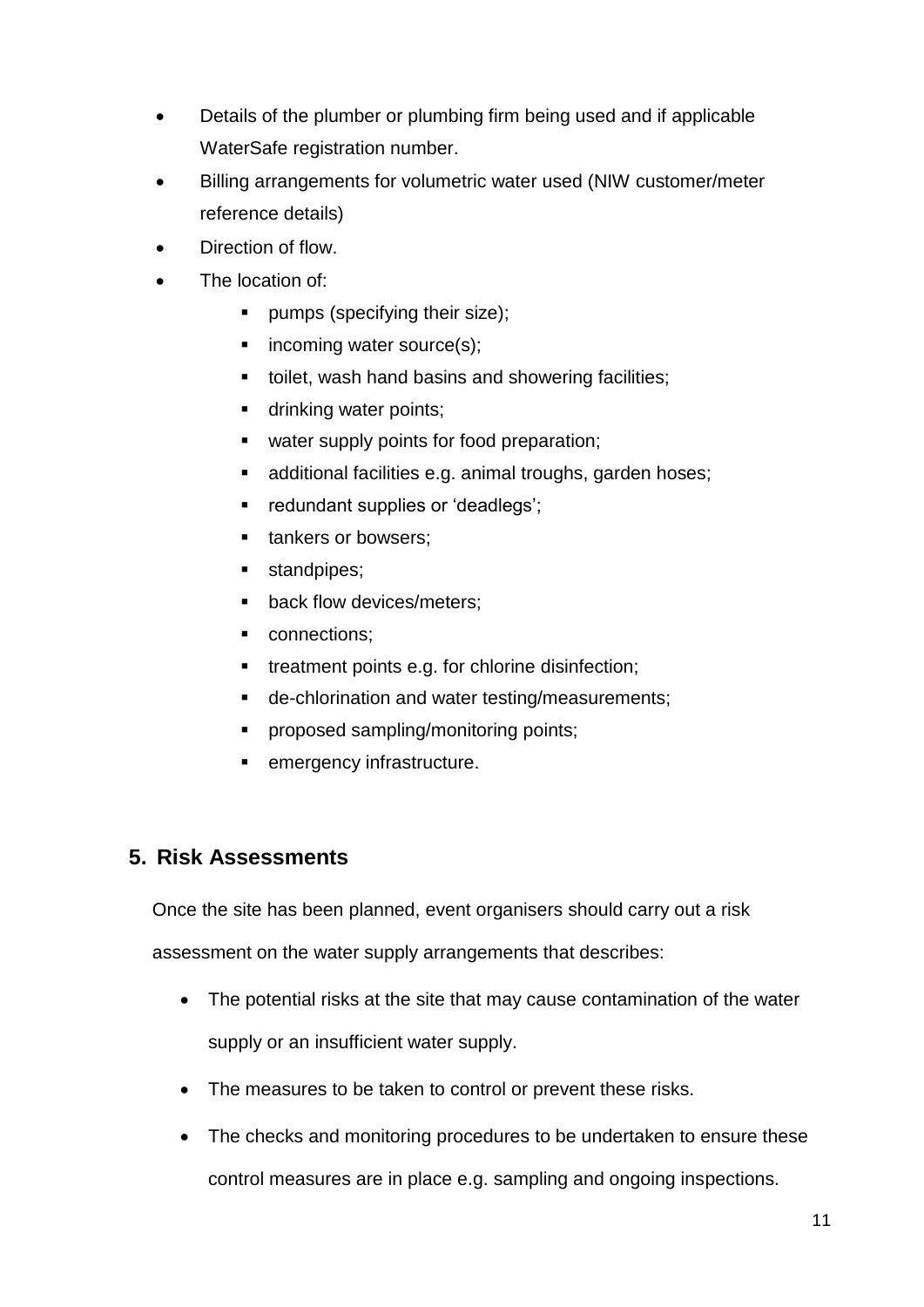Actions to be taken should these control measures fail.

A person should be appointed to take responsibility for this risk assessment and their contact details made available to the relevant District Council Environmental Health Department and NI Water when the public water supply is to be used and the Drinking Water Inspectorate when a private water supply is to be used.

All relevant employees should be made aware of this risk assessment and be trained to appropriately respond to situations where water quality or sufficiency may be compromised.

The Environmental Health department and NI Water (Water Fittings Inspectors) can advise on the risks and give assistance to event organisers.

An example of a risk assessment is given in Appendix 3.

## <span id="page-11-0"></span>**6. Emergency Plans**

Event organisers should document their emergency operating plan for dealing with the contamination or failure of the water supply e.g. close the event or have contingency in place for emergency water supplies. If the latter approach is planned, organisers should document the logistics of receiving and distributing emergency supplies in their emergency plans e.g. if the plan is to use tankers then consider if the site is accessible. Organisers cannot rely on emergency water supplies being provided for an event by the Environmental Health department or NI Water.

## <span id="page-11-1"></span>**7. Commissioning of water supply**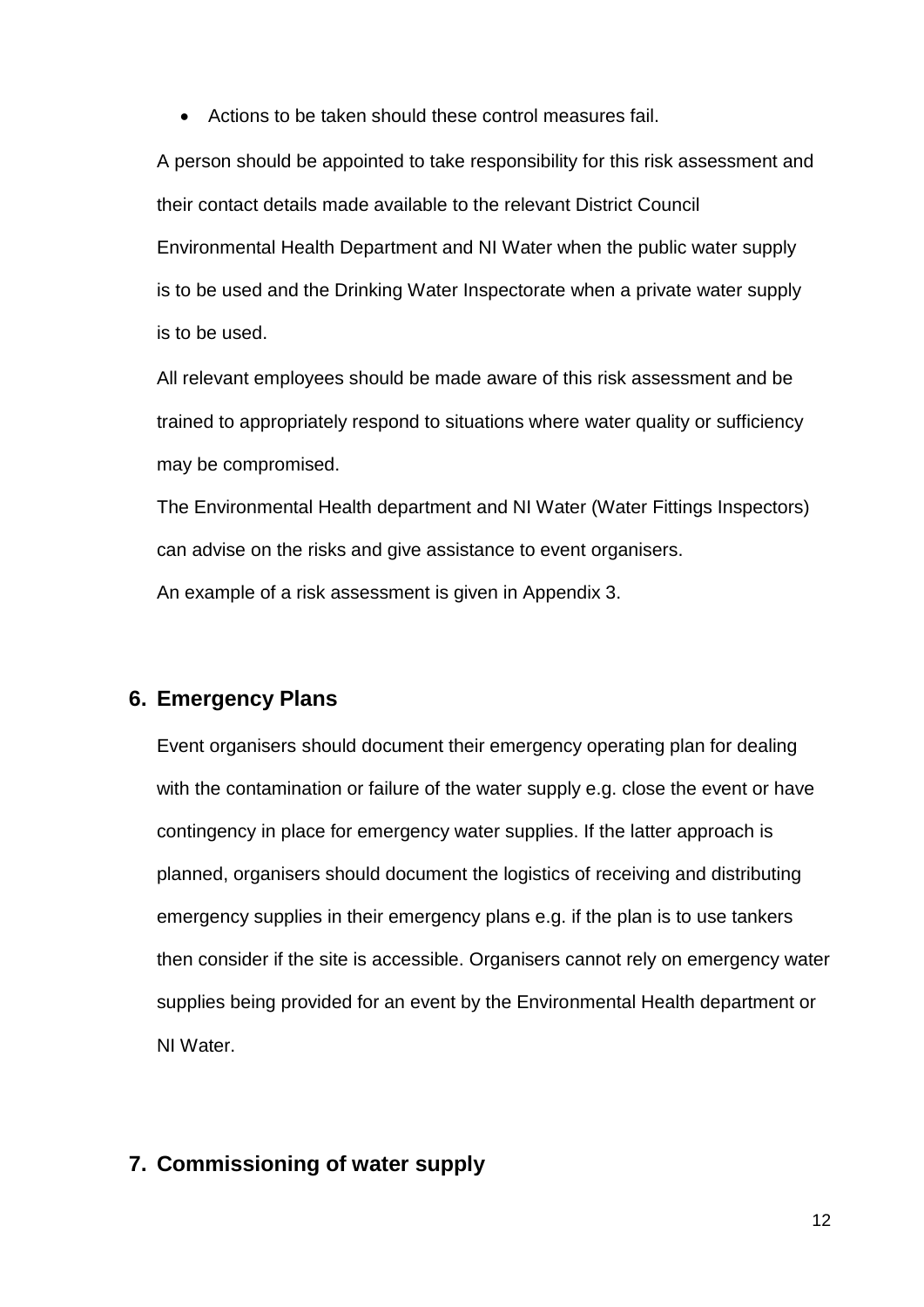## **(a) Storage and disinfection of Distribution Pipework**

- When not in use, pipes and fittings should be drained and stored off the ground, to avoid entry of dirt or vermin.
- All pipes should have close-fitting end caps and these should remain in place until the pipe is connected. Blue MDPE pipe is not suitable for above ground usage, this must be buried at the required depth as per The Water Supply (Water Fittings) Regulations 2009. All pipes must have pipe identification labels as per BS XXXXX
- All fittings and pipe connection points e.g. standpipes must be bagged or covered and sealed to prevent contamination or deliberate tampering.
- Any standpipe used to directly withdraw water from the public water supply must be disinfected before use and be of a type approved by NI Water with a double check valve in line to prevent backflow.
- All pipes and fittings (and in particular plastic pipes) should be kept clear of fuel oils and paints and any materials so contaminated should be discarded. Fuel oils can penetrate plastic pipes and result in water having an unpalatable taste and odour.
- Materials in water fittings which are in direct contact with water can cause contamination such as taste, odour or microbial growth if they are not suitable for use with drinking water. Non-metallic materials such as plastics and rubber in pipes and fittings must be approved for contact with drinking water, for example as specified in Regulation 33 of The Water Supply (Water Quality) Regulations (Northern Ireland) 2017 or The Water Supply (Water Fittings) Regulations (Northern Ireland) 2009.
- Where water is derived from the public supply, all water fittings (meaning all pipes, pipe fittings, joints, water meters, all types of valves, backflow prevention devices, cisterns, hot water storage vessels and appliances which are directly connected to the site water supply system) must comply with The Water Supply (Water Fittings) Regulations 1999 requirements for mechanical performance and suitability for water quality. Water fittings which have been assessed and found to meet these requirements are listed in the Water Fittings and Materials Directory available free of charge on the website of the Water Regulations Advisory Scheme (WRAS)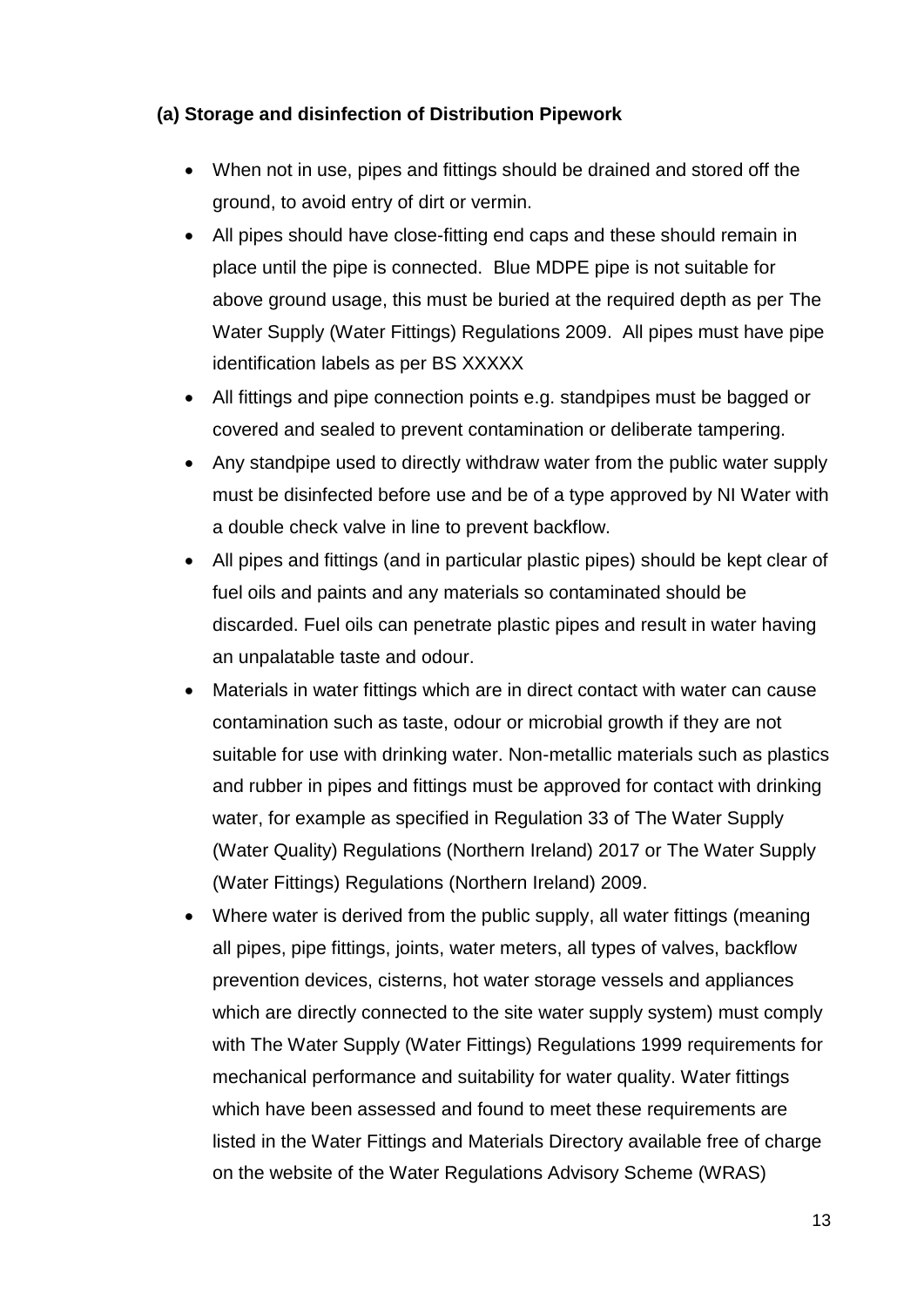[www.wras.co.uk/directory.](http://www.wras.co.uk/directory) Where water comes from tankers or private supplies it is good practice to follow the same requirements.

- The laying, preparation and disinfection of drinking water supply pipe work and facilities should only be undertaken by personnel with the appropriate training and certification. Documented evidence should be made available to demonstrate that they have the appropriate training e.g. certificates.
- A recommended procedure for disinfecting pipe work is given in Appendix 2. Appendix 2 also provides information on when to take samples and what they should be analysed for.
- For public supplies, the correct backflow prevention device at the point of connection to the mains must be in place before disinfection goes ahead. This will need to be inspected by NI Water's Water Regulation team (Water fittings inspectors).
- Where pipework for an event is fitted in stages event organisers should ensure each stretch of pipework is disinfected.
- When the connection is to the public water supply, a temporary connection to the supply will be made by NI Water to facilitate disinfection. This supply will then be disconnected and only reconnected when confirmation is received that disinfection was successful.
- On-site measurements will need to be made of chlorine levels to check that the pipe work has been disinfected and then further measurements following de-chlorination carried out (see Appendix 2).
- Microbiological samples are required to be taken of the water after it has passed through the pipework. Recommended analyses include coliform bacteria including E.coli. Additional parameters such as pH, conductivity and turbidity will give a further indication that the water is of a suitable quality (see Appendix 2).
- Should the microbiological results be unacceptable, repeat disinfection and sampling will be required. Connection to the public supply or distribution of a private water supply will not be approved until the microbiological results are acceptable.
- Once microbiological results indicate the water quality is satisfactory a formal Certificate of Disinfection should be provided to either the Environmental Health department for private water supplies or where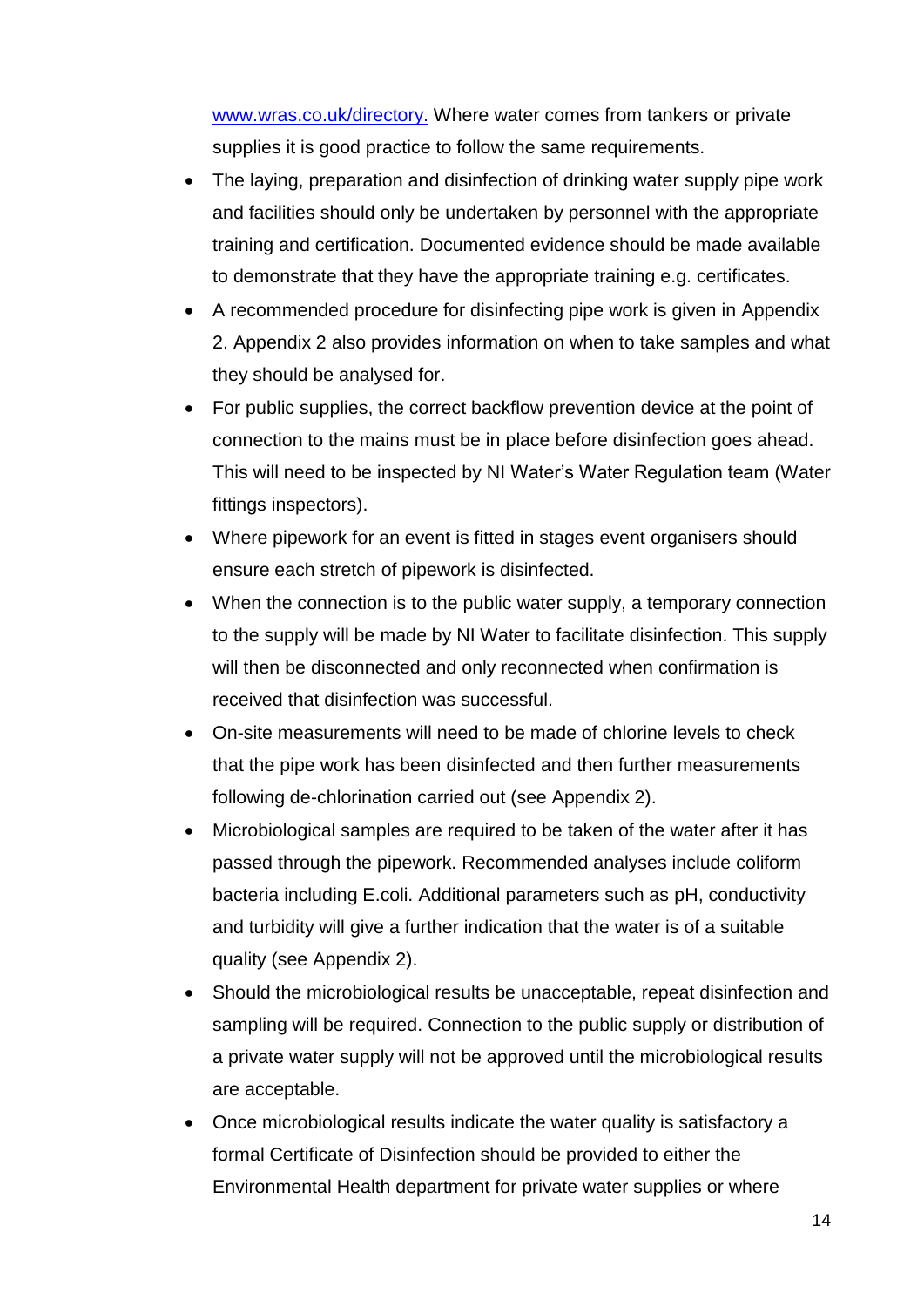connection to the public supply is to be used, to NI Water. A copy of the laboratory report on the analysis of the microbiological samples should also be provided. The laboratory report should give the dates/ time of sampling, any on-site measurements taken at the time of sampling and the results of samples taken for microbiological and any other relevant analyses.

### <span id="page-14-0"></span>**8. Roles and Responsibilities**

### <span id="page-14-1"></span>**8.1 Northern Ireland Water**

Northern Ireland Water Ltd (NI Water) is a government-owned company, with the Department for Infrastructure (DfI) being its sole shareholder. DfI is responsible under the Water and Sewerage Services (Northern Ireland) Order 2006 to supply and distribute water, and NI Water performs the Department's water supply functions. NI Water is therefore responsible for providing all public water and sewerage services in Northern Ireland. Water supplied for domestic or food production purposes, must meet the standards contained in the "Drinking Water Regulations" NI Water aims to provide high quality drinking water, in a cost-effective manner, to meet the requirements of existing and future customers. By doing this it contributes to the health and wellbeing of the community, the needs of commerce and the protection of the environment.

NI Water has responsibility for the quality of the water into the public supply from all WTW's in operation. All reporting arrangements to the PHA, DWI and EHD's are the responsibility of NI Water.

NI Water is also responsible for regulating customers' compliance in relation to

15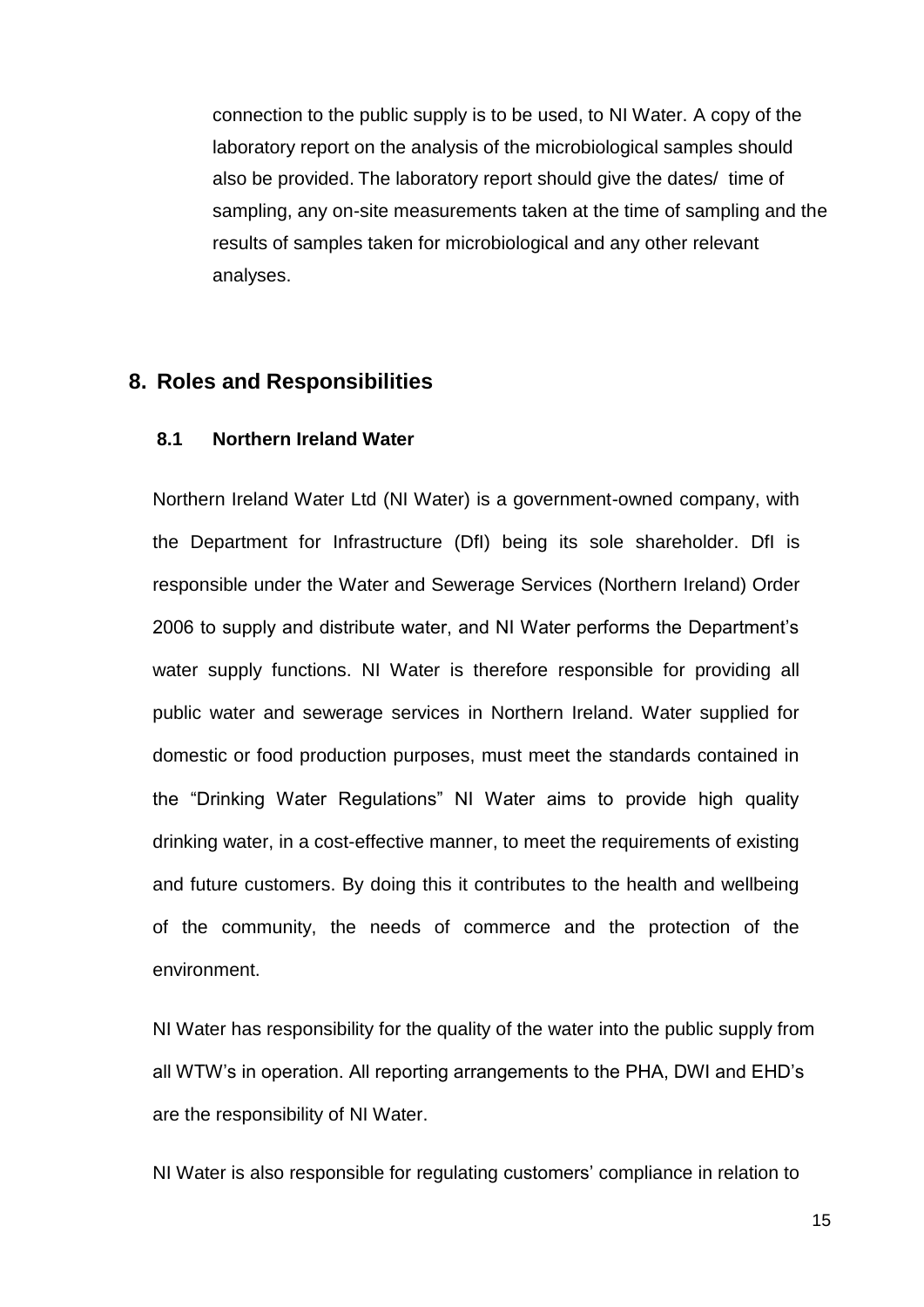The Water Supply (Water Fittings) Regulations (Northern Ireland) 2009. It does this by proactively and reactively inspecting customers premises, these inspections apply to new and existing domestic and non-domestic premises including temporary events.

#### <span id="page-15-0"></span>**8.2 Drinking Water Inspectorate**

The Drinking Water Inspectorate for Northern Ireland (the "Inspectorate") is a business unit within the Northern Ireland Environment Agency (NIEA), part of the Department of Agriculture, Environment and Rural Affairs (DAERA). It is one of the United Kingdom regional regulatory bodies which has statutory duties in terms of drinking water.

The Chief Inspector is a statutory appointee, acting on behalf of the Department of Agriculture, Environment and Rural Affairs (DAERA) The Order also confers enforcement powers on the DWI in matters arising with NI Water.

The Inspectorate's role is to ensure regulatory compliance and provide independent reassurance that human health is safeguarded through the provision of drinking water supplies in Northern Ireland.

The Inspectorate has a regulatory responsibility for private water supplies which are used for: drinking, cooking, food preparation or other domestic purposes; or those used in commercial food production; the manufacture, processing, preservation, or marketing of food or drink for sale for human consumption. This includes monitoring and enforcement at these supplies; however the regulations exclude such provisions at single domestic dwellings.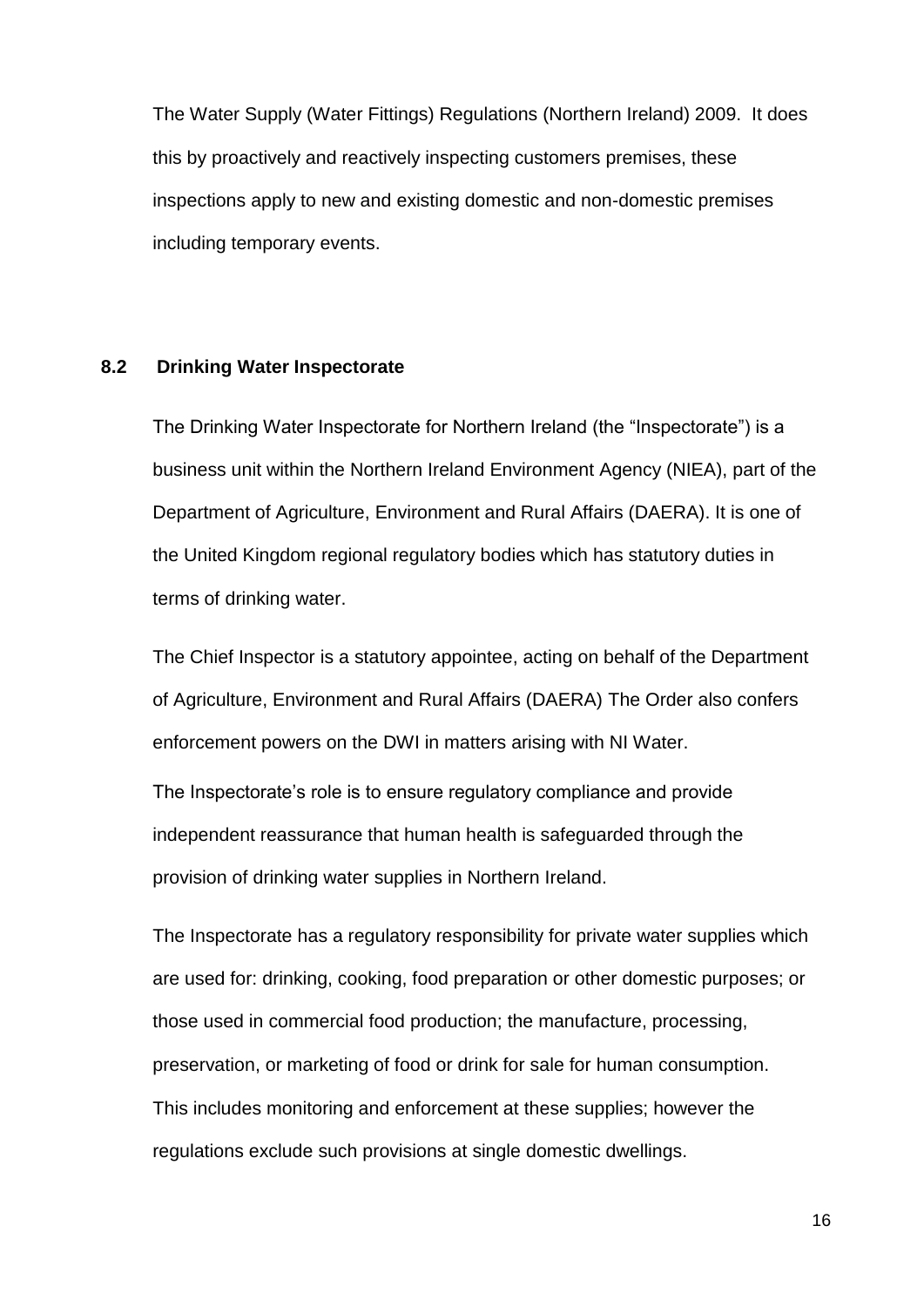#### <span id="page-16-0"></span>**8.3 District Council Environmental Health Departments**

District Council Environmental Health Departments in Northern Ireland are responsible for enforcing a variety of statutory provisions that have an impact on safety at events and in particular the safety of food and water. There are many different types of events which take place in NI each year. The event organiser is responsible for and has legal duty to ensure the health and safety and wellbeing of the people attending the event as well as contractors and employees working there.

#### **8.3.1 Health and Safety Enforcement**

<span id="page-16-1"></span>Environmental Health Officers (EHOs) working for local district council Environmental Health departments, enforce a wide variety of health and safety at work laws (in specified workplaces). In certain circumstances such laws may extend to events (subject to the existence of and the extent of any associated employment).

Where employment exists at an event, health and safety at work laws will apply, depending on the nature and extent of the associated employment and the undertaking of the event organisers. Clearly defining the roles and responsibilities of all those involved and in particular the event organisers, is very important to the planning and delivery of a safe event. This can be done by the event organiser producing an Event, Health, Safety and Welfare Management Plan which should include proper arrangements for the provision of safe drinking water.

17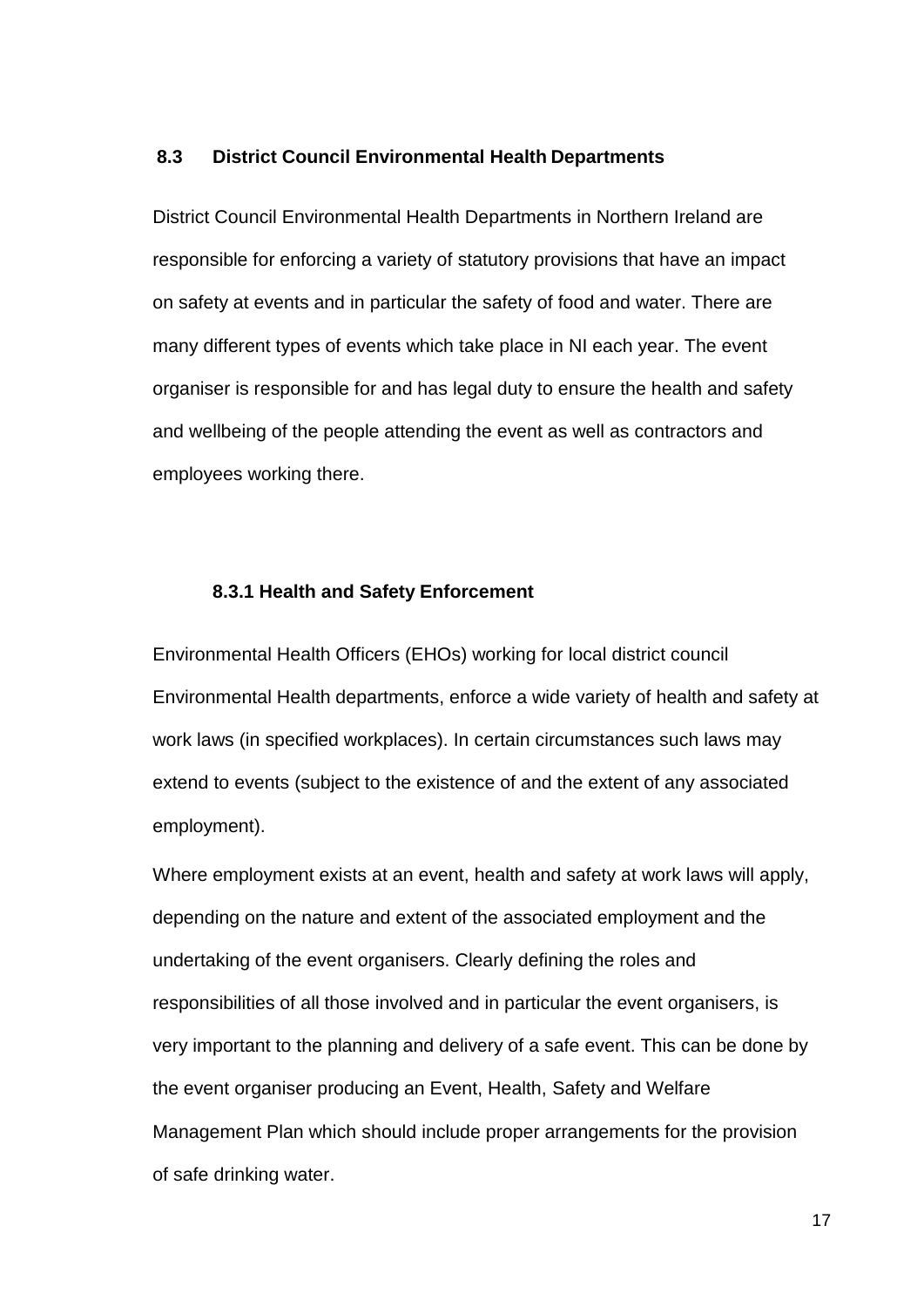Under the Local Government (Miscellaneous Provisions) (NI) Order 1985, Council may grant a licence for the provision of entertainments. When granting a licence, council may specify terms, conditions and restrictions under which the licence is held including requirements for safe drinking water. Further advice on licensing requirements regarding drinking water can be obtained from the Licensing Officer at your local council.

#### <span id="page-17-0"></span>**8.4 Food business operators**

Food business operators must ensure that they have an adequate supply of 'potable' water (i.e. water that is safe to drink). Only potable water should be used to ensure foodstuffs are not contaminated and must be used for cleaning food, food contact surfaces, hands, for including in foods and drinks, cooking foods and any other operations where there is a risk of contaminating foodstuffs. If mains supply is not available then food businesses may use containers of water which can be filled from the mains supply, water tanks/bowsers, or a private water supply. The food business operator must ensure water is potable.

Where containers of water are used they must be:

- (i) Made of food grade materials and be enclosed
- (ii) Kept clean and disinfected frequently to avoid the risk of contamination
- (iii) Emptied and filled regularly so as to avoid unacceptable contamination by micro-organisims

(iv) Of sufficient capacity to store enough water for the potable water needs

The health and safety implications, including providing safe drinking water as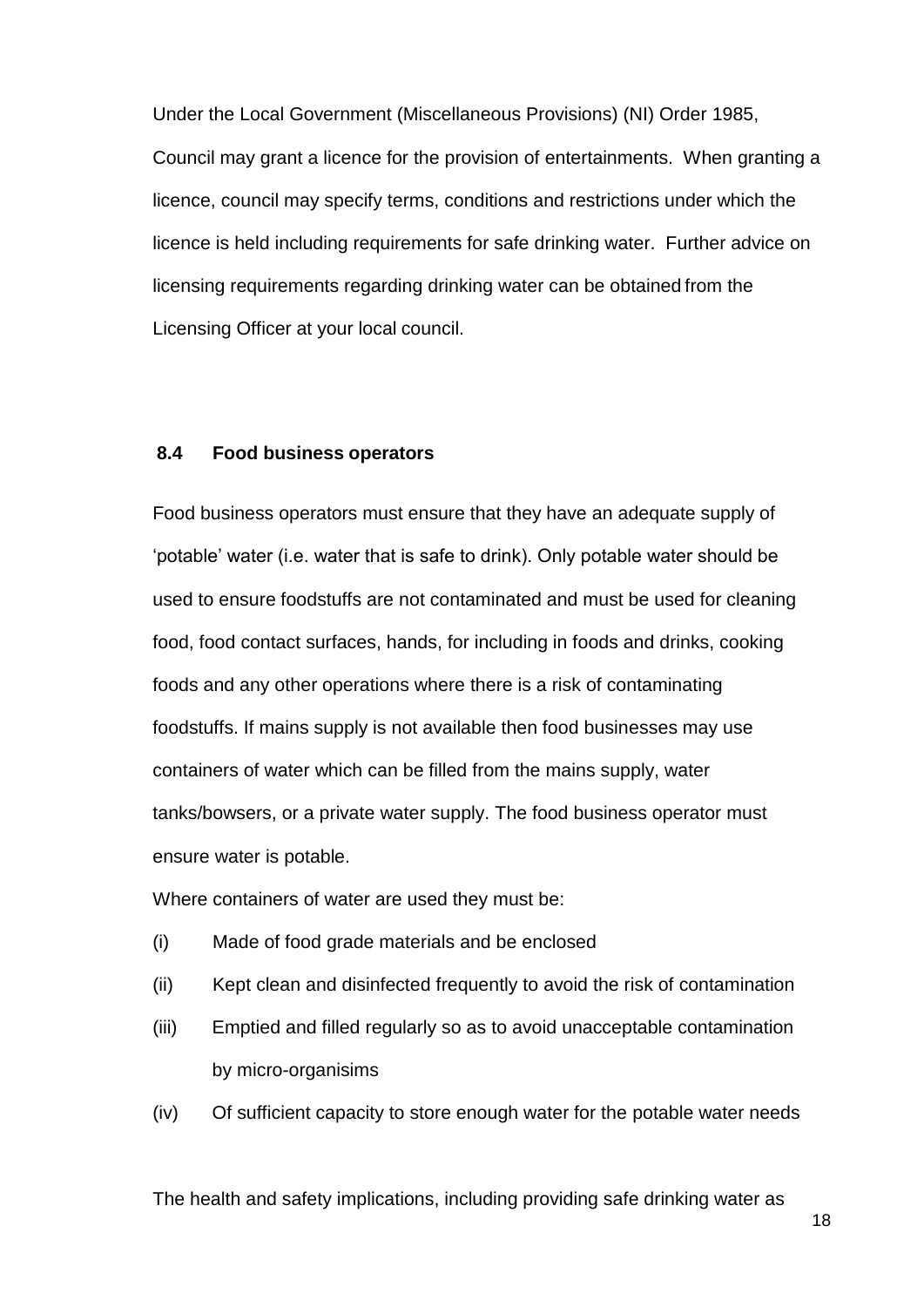part of an event, should be considered at the earliest opportunity by the event organisers.

# <span id="page-18-0"></span>**9. Legislation**

The main statutory requirements to be taken into account when consideration is

being given to providing safe drinking water at events are as follows:

- The Water Supply (Water Quality) Regulations (Northern Ireland) 2017
- Drinking Water Directive 98/83/EC, amending Directive (EU) 2015/1787 and Directive 2013/51/Euratom
- The Water Supply (Water Fittings) Regulations (Northern Ireland) 2009
- The Private Water Supplies Regulations (Northern Ireland) 2017
- $\bullet$
- The Water and Sewerage Services (Northern Ireland) Order 2006
- The Food Hygiene Regulations (Northern Ireland) 2006
- The Food Safety (Northern Ireland) Order 1991
- The Health and Safety at Work (Northern Ireland) Order 1978
- Management of Health and Safety at Work Regulations (Northern Ireland) 2000
- The Workplace (Health, Safety and Welfare) Regulations (Northern Ireland) 1993
- Local Government (Miscellaneous Provisions) (NI) Order 1985
- Regulation (EC) 852/2004 on the hygiene of foodstuffs

## <span id="page-18-1"></span>**10. Useful links**

[http://www.hseni.gov.uk](http://www.hseni.gov.uk/)

[http://www.hse.gov.uk](http://www.hse.gov.uk/)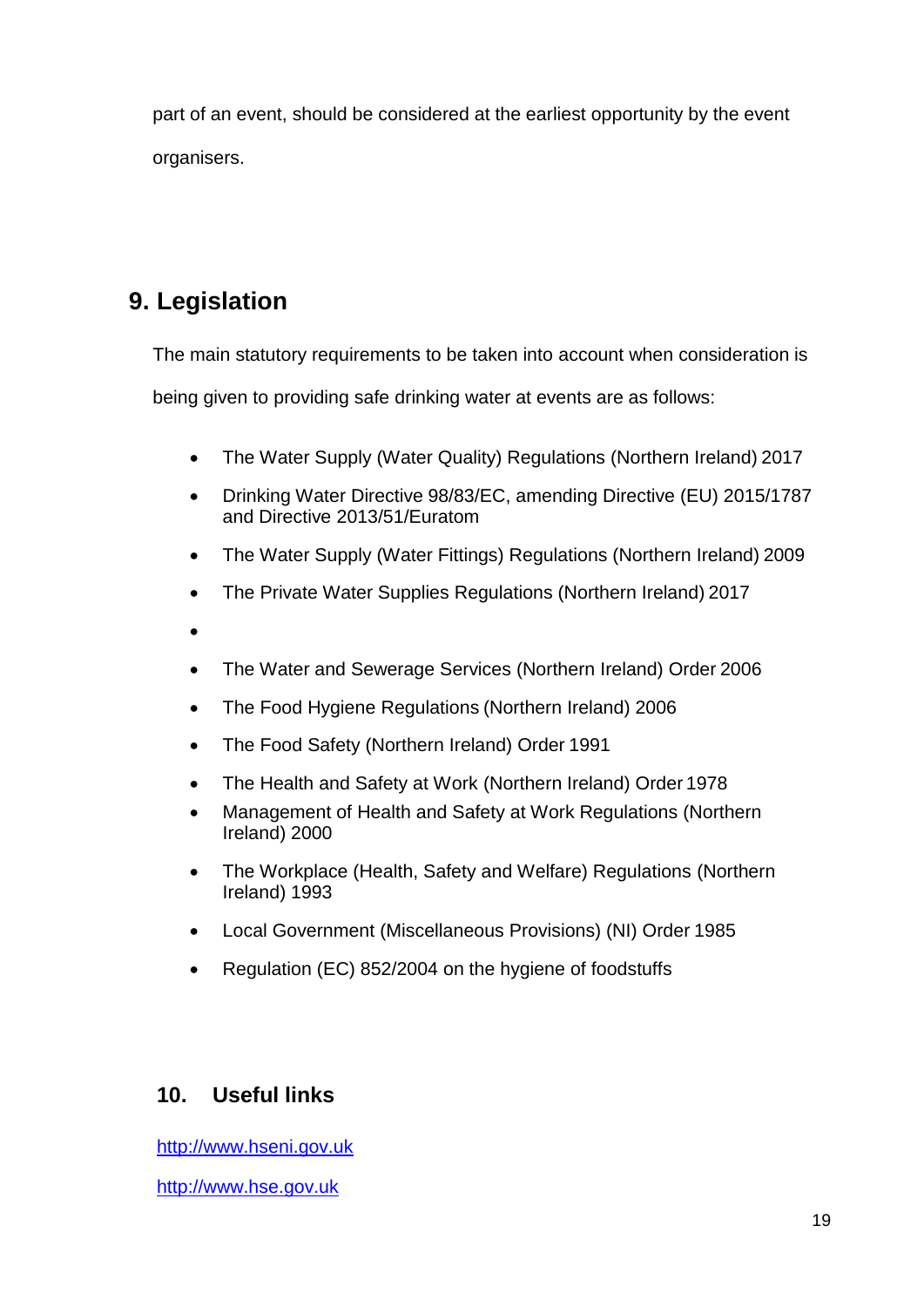<http://www.hse.gov.uk/event-safety/managing-an-event.htm>

<http://www.legislation.gov.uk/>

[CIEH National Guidance for Outdoor and mobile Catering-](https://www.cieh.org/media/1254/cieh-national-guidance-for-outdoor-and-mobile-catering.pdf)

[http://www.cieh.org/policy/guidance\\_outdoor\\_mobile\\_catering.html](http://www.cieh.org/policy/guidance_outdoor_mobile_catering.html)

A Guide for Event [Organisers-Derry City Council Area-SAG Document](https://www.derrystrabane.com/Subsites/Environmental-Health/Safety-Advisory-Group)

<http://www.wras.co.uk/directory/>

<http://shop.bsigroup.com/ProductDetail/?pid=000000000030193122>

[http://www.water.org.uk/home/policy/publications/archive/drinking-](http://www.water.org.uk/home/policy/publications/archive/drinking-water/priciples-of-water-supply-hygiene/principles-of--water-supply-hygiene-finaldec2010.pdf) [water/priciples](http://www.water.org.uk/home/policy/publications/archive/drinking-water/priciples-of-water-supply-hygiene/principles-of--water-supply-hygiene-finaldec2010.pdf)[of-water-supply-hygiene/principles-of--water-supply-hygiene-](http://www.water.org.uk/home/policy/publications/archive/drinking-water/priciples-of-water-supply-hygiene/principles-of--water-supply-hygiene-finaldec2010.pdf) [finaldec2010.pdf](http://www.water.org.uk/home/policy/publications/archive/drinking-water/priciples-of-water-supply-hygiene/principles-of--water-supply-hygiene-finaldec2010.pdf)

[http://www.who.int/water\\_sanitation\\_health/publication\\_9789241562638/en/](http://www.who.int/water_sanitation_health/publication_9789241562638/en/)

[http://www.epa.ie/pubs/advice/drinkingwater/epadrinkingwateradvicenote-](http://www.epa.ie/pubs/advice/drinkingwater/epadrinkingwateradvicenote-advicenoteno8.html)

[advicenoteno8.html](http://www.epa.ie/pubs/advice/drinkingwater/epadrinkingwateradvicenote-advicenoteno8.html)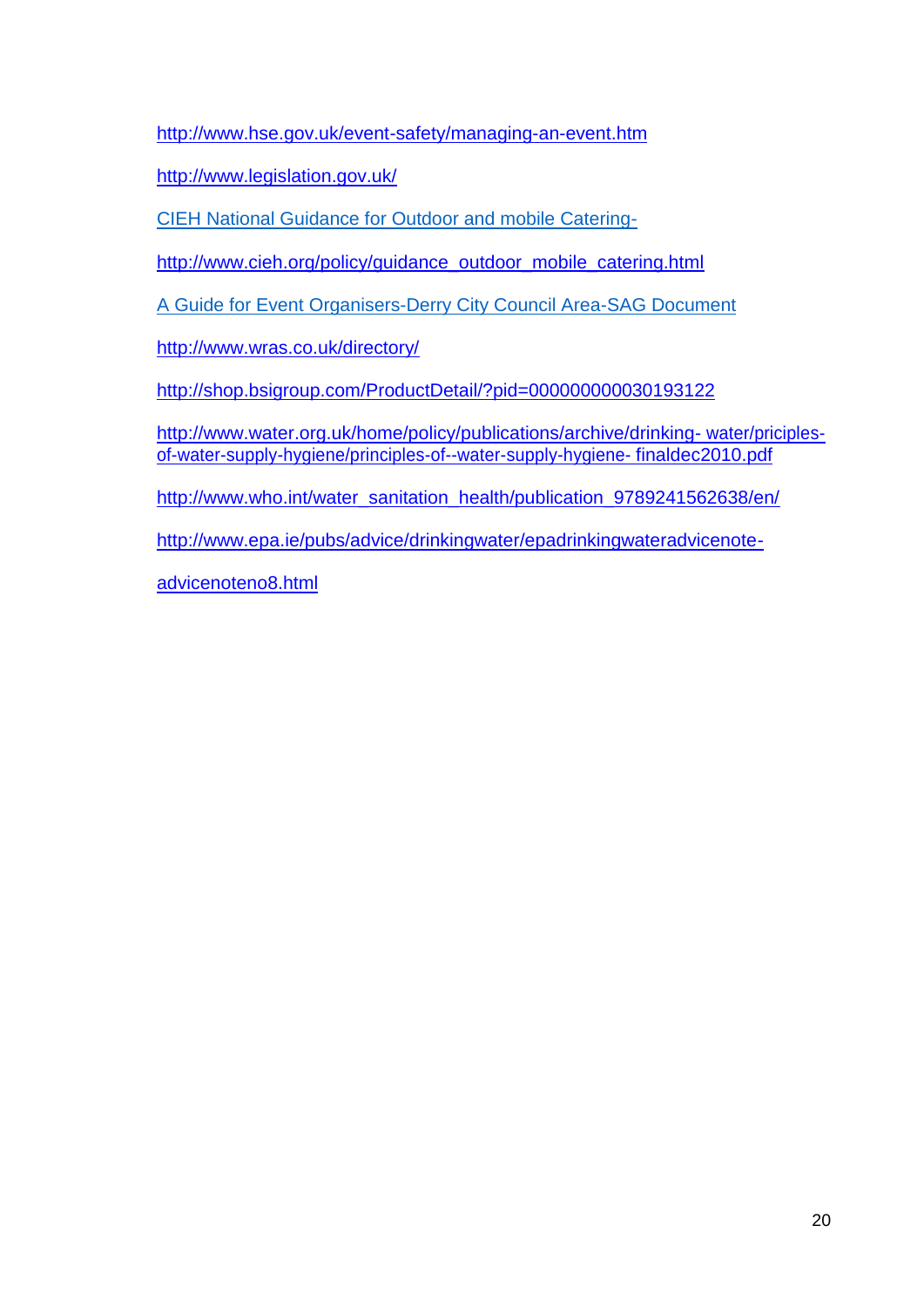## <span id="page-20-0"></span>**Appendix 1. - Checklist and timeline for organising an event when a temporary water supply is required**

In summary here is a checklist and timeline for the organiser of an event requiring a

temporary water supply.

| <b>Action</b>                                                                                                                                                                                                                                                                                                                                                                                                                                                                                                                                           | <b>When Required</b>                  |
|---------------------------------------------------------------------------------------------------------------------------------------------------------------------------------------------------------------------------------------------------------------------------------------------------------------------------------------------------------------------------------------------------------------------------------------------------------------------------------------------------------------------------------------------------------|---------------------------------------|
| If the organiser is not the owner of the land/premises<br>where the event is take place information on the type of<br>water supply available should be sought from the owner.                                                                                                                                                                                                                                                                                                                                                                           | At earliest opportunity               |
| The organiser should contact:<br>a. NI Water if the water to be used is from a public<br>$supply - or;$<br>b. Event organisers are obligated to provide<br>advance notification of any alterations,<br>extensions and changes of use associated with<br>plumbing systems in non-domestic premises.<br>This is known as a Regulation 5 notification,<br>template forms can be download from the NI<br>Water web site<br>c. If dual supplies exist both NI Water and DWI<br>should be contacted<br>d. DWI if the water to be used is from a private water | Minimum 12 weeks in<br>advance        |
| If public water supply to be used submit application<br>to NI Water for either;                                                                                                                                                                                                                                                                                                                                                                                                                                                                         |                                       |
| (a) Existing connection available                                                                                                                                                                                                                                                                                                                                                                                                                                                                                                                       | (a) Minimum of 28 days<br>in advance  |
| (b) New connection required                                                                                                                                                                                                                                                                                                                                                                                                                                                                                                                             | (b) Minimum of 12 weeks<br>in advance |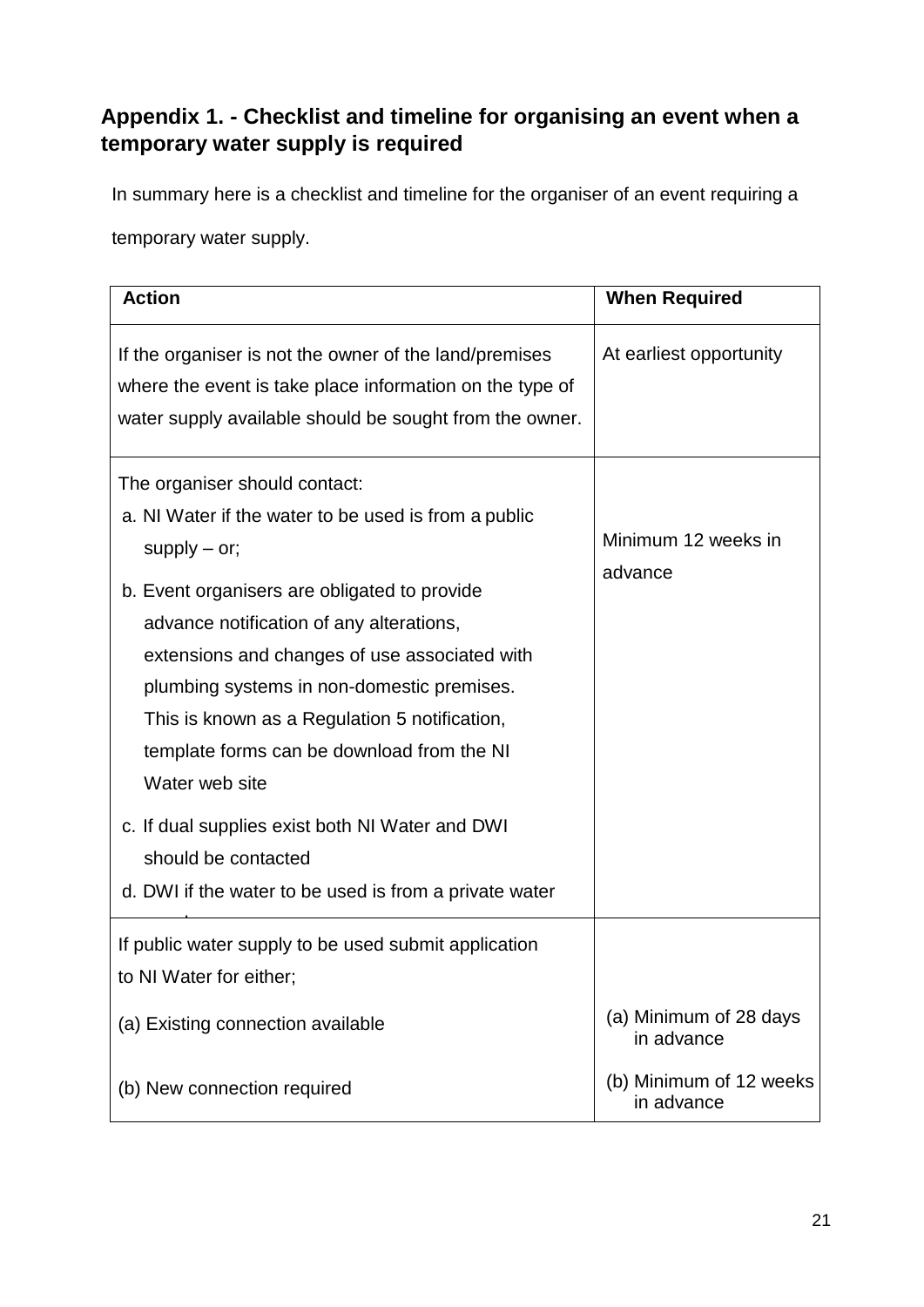| <b>Action</b>                                                                                                                                                                                              | <b>When Required</b>                                      |
|------------------------------------------------------------------------------------------------------------------------------------------------------------------------------------------------------------|-----------------------------------------------------------|
| If private water supply to be used submit<br>application to DWI and Environmental Health at<br>the relevant district council                                                                               | Minimum of 28 days in<br>advance                          |
| If a public supply is used, make fixtures and fittings<br>available for a NI Water water regulations<br>inspection.                                                                                        | On request.<br>Minimum of 7 Days in<br>advance            |
| Disinfect pipework & de-chlorinate<br>Samples to be taken to demonstrate that water quality<br>satisfactory                                                                                                | Minimum of 7 Days in<br>advance                           |
| Submit copy of microbiological results report to either:<br>(a) Environmental Health and NI Water if public water<br>supply<br>(b) Environmental Health and DWI if private water<br>supply                 | As soon as available.<br>Minimum of 5 days in<br>advance. |
| Flush all pipework to charge it with fresh water                                                                                                                                                           | Maximum of 1 day in<br>advance                            |
| As well as water there may be other health and safety<br>implications when organising such events. Advice<br>should be sought from local Safety Advisory Groups<br>and/or Environmental Health departments | Should be considered at<br>the earliest opportunity       |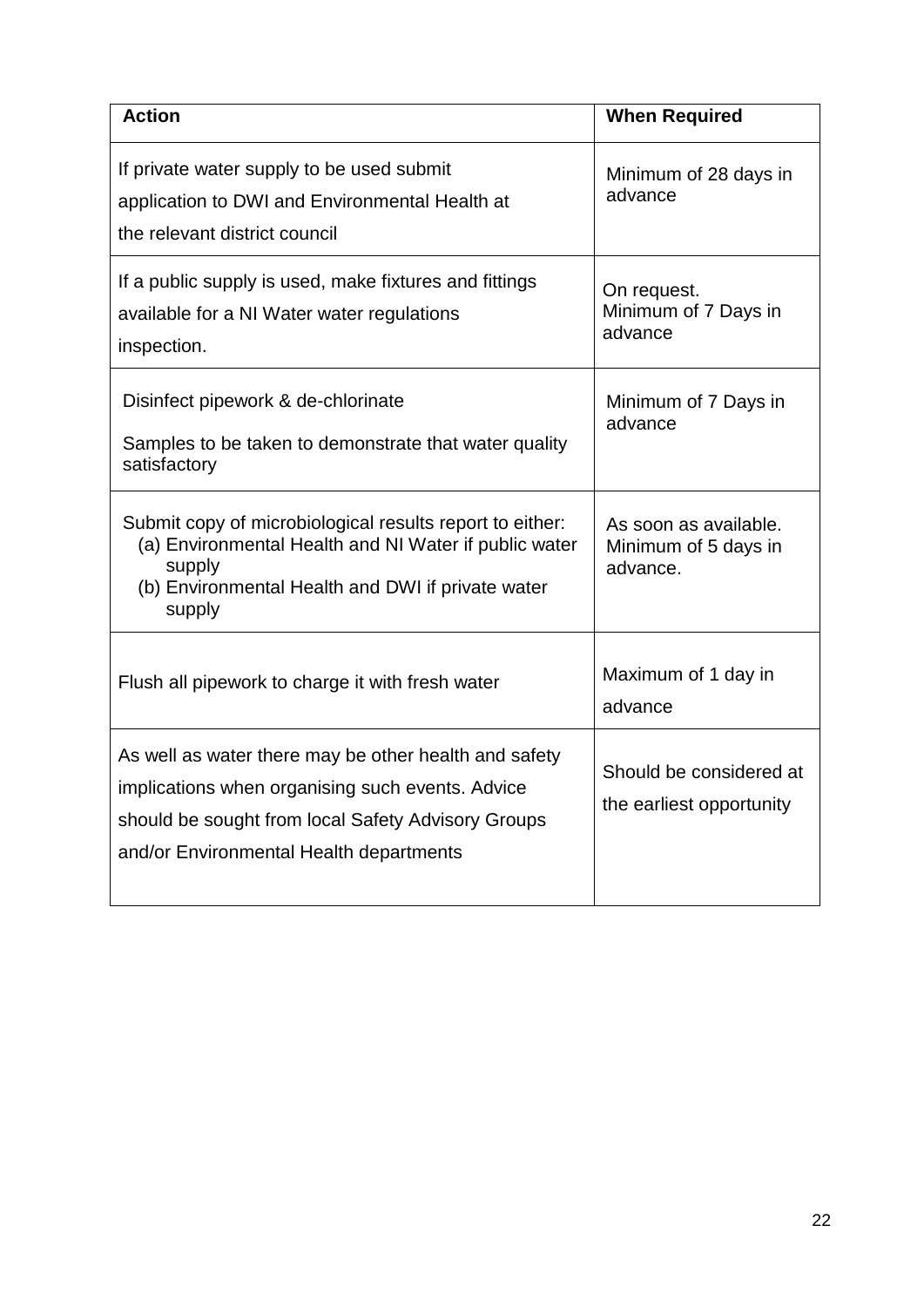## <span id="page-22-0"></span>**Appendix 2 - Recommended procedure for disinfection of pipework – this is the responsibility of the organiser to ensure this is undertaken.**

|           | Spray all fittings etc. with a solution containing a minimum of 1000 mg/l chlorine during<br>assembly.                                                                                                                                                                                                                |
|-----------|-----------------------------------------------------------------------------------------------------------------------------------------------------------------------------------------------------------------------------------------------------------------------------------------------------------------------|
| $\bullet$ | If a new connection of greater than 50mm is made then NI Water must be provided with<br>a disinfection certificate before the system can be changed and brought into use                                                                                                                                              |
| $\bullet$ | Swabs can be used to clear dirt or debris from pipe work before disinfection.                                                                                                                                                                                                                                         |
| $\bullet$ | Inject sodium hypochlorite into the pipe work to achieve at least 20 mg/l throughout and<br>allow to stand in the pipe work for 16 hours. Alternatively disinfect with 50 mg/l for 1<br>hour. Chlorine concentrations should be checked using a suitable high range test kit.                                         |
|           | Ensure water is not accessible during the disinfection period e.g. label taps as not to be<br>used.                                                                                                                                                                                                                   |
| $\bullet$ | Thoroughly flush the chlorinated water from the pipe work until the chlorine<br>concentration of the water in the main is reduced to a level equivalent to that in the<br>supply water.                                                                                                                               |
|           | Sodium Hypochlorite is VERY toxic to aquatic life and will kill fish at very low<br>concentrations.<br>Chlorinated water must be de-chlorinated before disposal. Before making any                                                                                                                                    |
|           | discharge from the water supply system, you should seek advice from the Northern<br>Ireland Environment Agency through their Customer Contact Centre well in advance of<br>the event. In general, any direct discharges to a water body should be avoided.                                                            |
| $\bullet$ | Fill the pipe work with fresh water and allow to stand for at least 16 hours before taking<br>a sample for microbiological analysis. This 16 hour standing period will ensure that<br>microbial re-growth has not occurred.                                                                                           |
| $\bullet$ | Samples should be taken at representative points in the distribution system i.e. at near,<br>midway and end points in the pipe work in relation to the incoming water. It is strongly<br>advised that the sample point is disinfected before a sample is taken to ensure that it<br>does not contaminate the samples. |
|           | For private water and tankered supplies, a sample of the incoming water will also be<br>required.                                                                                                                                                                                                                     |
|           | Microbiological samples must be taken to be analysed for coliform bacteria, including<br>E.coli. Additional parameters such as turbidity, pH and conductivity should be<br>considered and will give a further indication that the water is of suitable quality.                                                       |
|           | Samples should be analysed by an accredited laboratory.                                                                                                                                                                                                                                                               |
| ٠         | Flush the pipe work then take an on-site measurement of chlorine at representative<br>points to check that it matches the chlorine levels of the supply water and that there has<br>been no deterioration in the pipe work.                                                                                           |
|           | A visual check of clarity using a transparent glass container will indicate if there is any<br>debris in the pipe work.                                                                                                                                                                                               |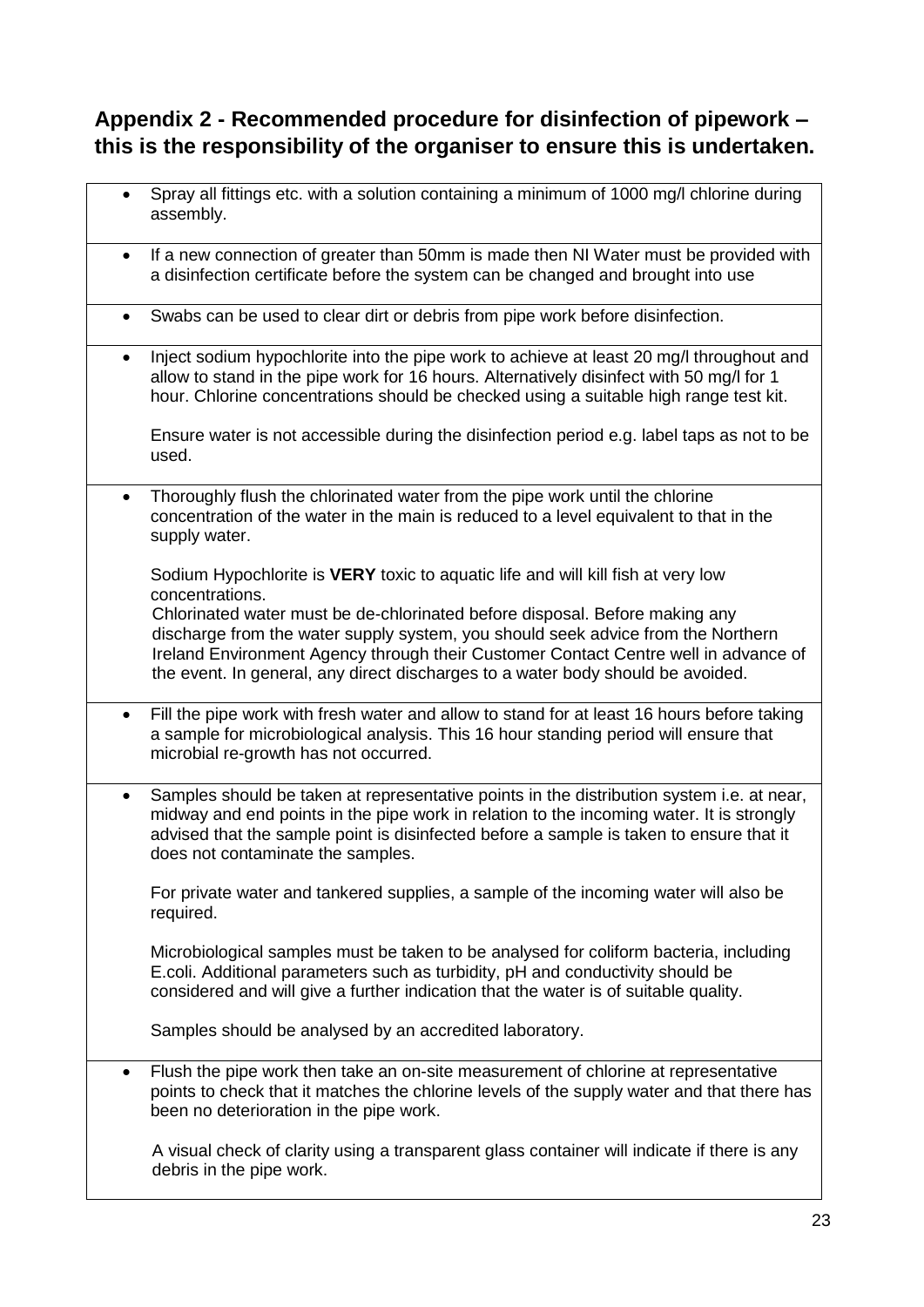## <span id="page-23-0"></span>**Appendix 3 – Example of risk assessment for the provision of a temporary water supply for an event**

| <b>No</b>               | <b>Risk</b>                                                                                                                          | <b>Action taken to</b><br>control/manage                                                                                                                   | Date of<br><b>Action</b> | Responsible<br><b>Officer</b> | <b>Date</b><br>completed | <b>Signed</b> |
|-------------------------|--------------------------------------------------------------------------------------------------------------------------------------|------------------------------------------------------------------------------------------------------------------------------------------------------------|--------------------------|-------------------------------|--------------------------|---------------|
| 1                       | Contamination<br>of water<br>supply from<br>the pipework<br>and water<br>fittings                                                    | risk<br>Check the pipework<br>and water fittings to<br>ensure they meet<br>the requirements of<br>the Water Supply<br>(Water Fittings)<br>Regulations 1999 |                          |                               |                          |               |
| $\mathbf{2}$            | Contamination<br>of water<br>through cross<br>connection<br>between the<br>incoming<br>mains supply<br>and a private<br>water supply | Describe the<br>arrangements to be<br>put in place to<br>prevent the private<br>water supply from<br>entering the mains<br>supply e.g.<br>disconnection    |                          |                               |                          |               |
| $\mathbf{3}$            | Contamination<br>of the water<br>supply with<br>fuel                                                                                 | Mark on plans the<br>location of fuel<br>stores near water<br>pipes.<br>Use bunding if<br>there is risk of<br>spillage and<br>contamination                |                          |                               |                          |               |
| $\overline{\mathbf{4}}$ | Water for<br>drinks or food<br>preparation<br>being taken<br>from non-<br>drinking water<br>points                                   | Label taps i.e<br>Drinking Water /<br>Non Drinking Water                                                                                                   |                          |                               |                          |               |
| 5                       | Etc.                                                                                                                                 |                                                                                                                                                            |                          |                               |                          |               |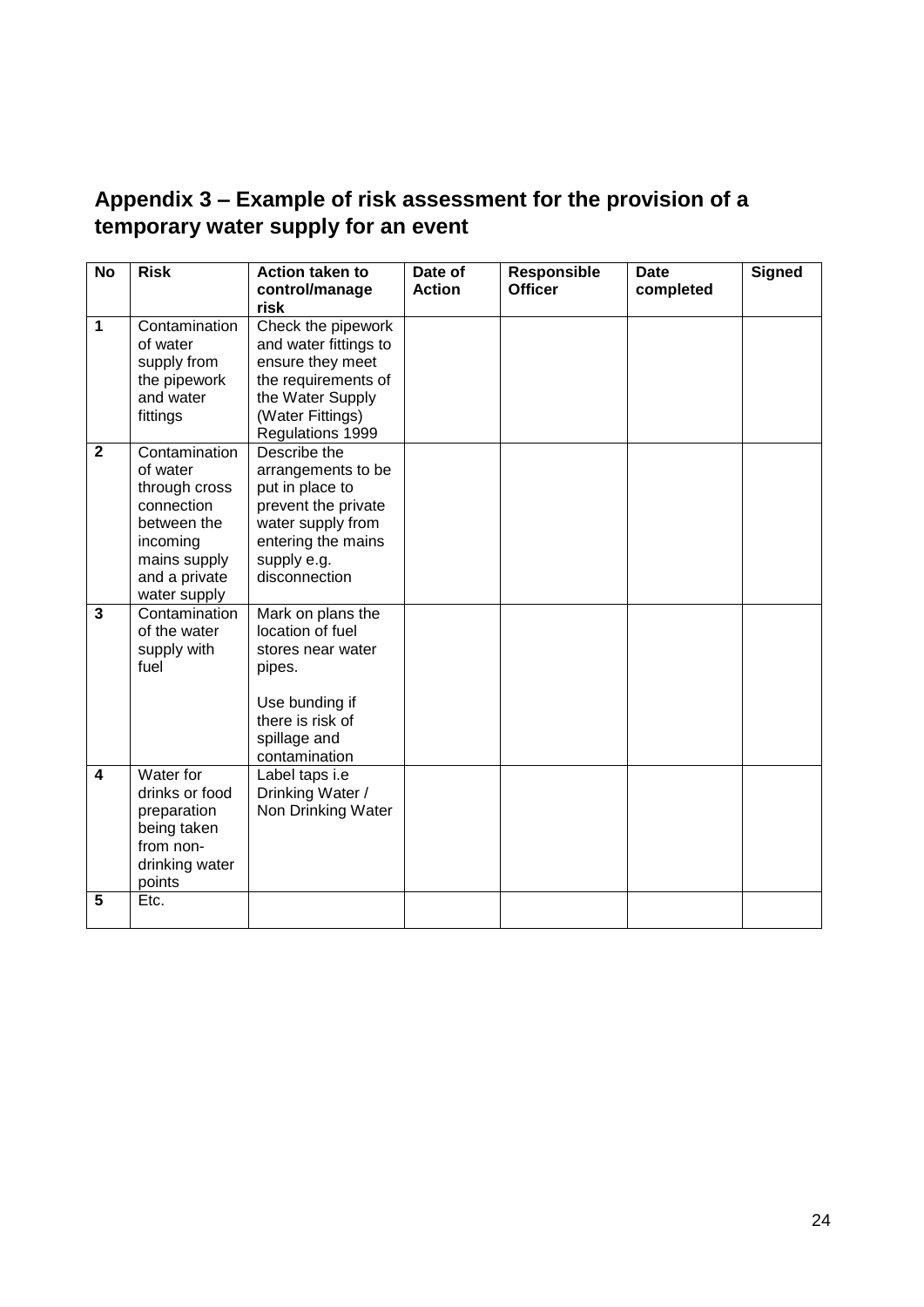# <span id="page-24-0"></span>**Appendix 4 – Contact Details**

NI Water, Drinking Water Inspectorate, Public Health Agency and local council

contact details

| Northern Ireland Water<br>PO Box 1026<br><b>Belfast</b><br>BT1 9DJ                  |                                                          |  |  |  |
|-------------------------------------------------------------------------------------|----------------------------------------------------------|--|--|--|
| Phone:                                                                              | 08457 440088                                             |  |  |  |
| E-mail:                                                                             | waterline@niwater.com                                    |  |  |  |
| Useful links:-                                                                      |                                                          |  |  |  |
| <b>Water Fittings</b>                                                               | https://www.niwater.com/water-fittings-regulations/      |  |  |  |
| <b>Water Quality</b>                                                                | https://www.niwater.com/drinking-water/                  |  |  |  |
|                                                                                     | <b>New Connections</b><br>https://www.niwater.com/water/ |  |  |  |
| Drinking Water Inspectorate - Northern Ireland (DWI(NI))<br>Phone:<br>028 9056 9282 |                                                          |  |  |  |
| E-mail:                                                                             | dwi@daera-ni.gov.uk                                      |  |  |  |
| Website:                                                                            | www.daera-ni.gov.uk/topics/water/drinking-water          |  |  |  |
| Public Health Agency<br>12-22 Linenhall Street<br><b>Belfast</b><br><b>BT2 8BS</b>  |                                                          |  |  |  |
| Phone                                                                               | 0300 555 0119                                            |  |  |  |
| E-Mail:                                                                             | pha.dutyroom@hscni.net                                   |  |  |  |
| Website:                                                                            | http://www.publichealth.hscni.net/                       |  |  |  |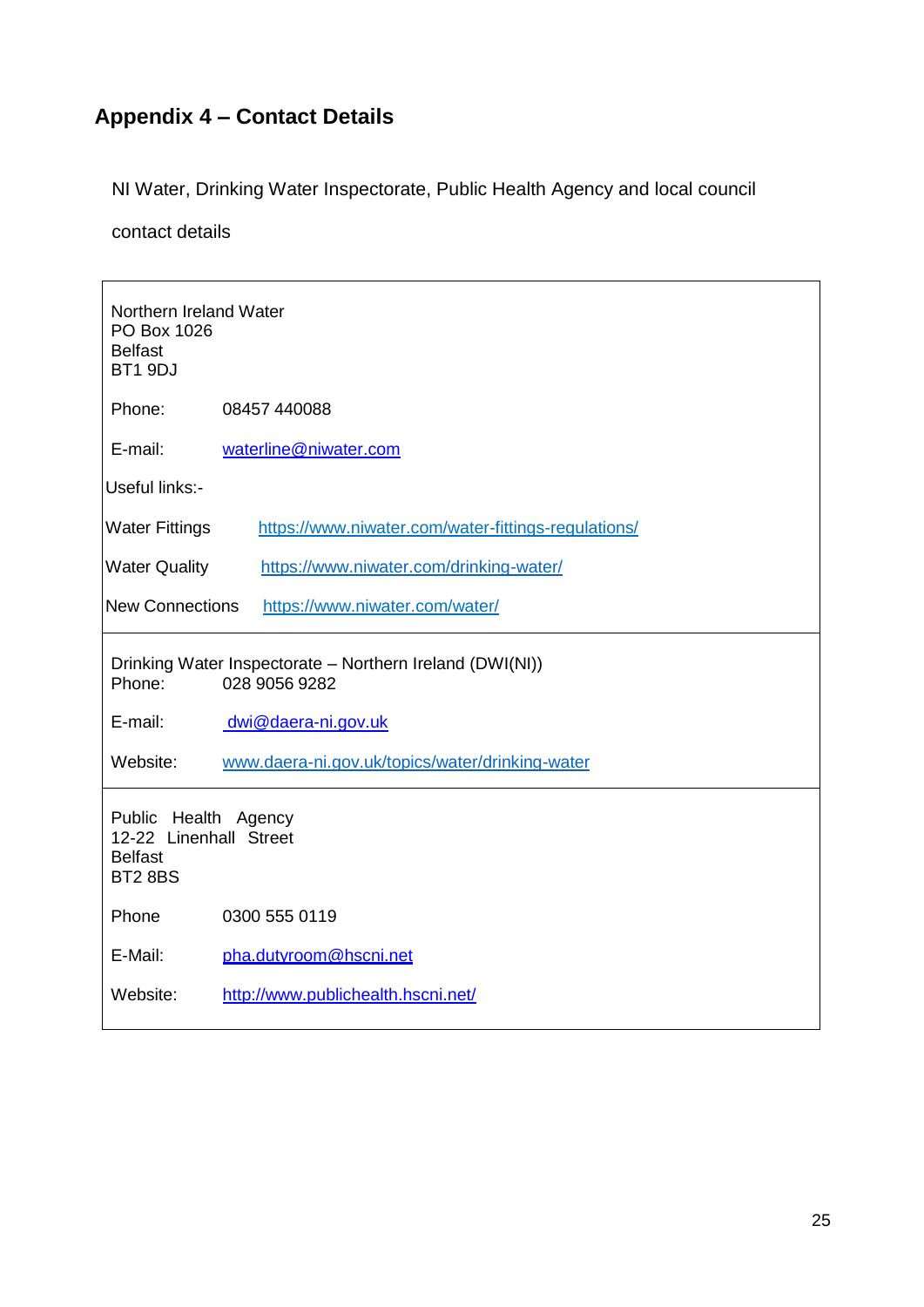| Antrim and Newtownabbey Borough         | Ards and North Down Borough Council |
|-----------------------------------------|-------------------------------------|
|                                         |                                     |
| Council                                 |                                     |
|                                         | Contact details                     |
| Contact details                         |                                     |
|                                         |                                     |
|                                         | Town Hall                           |
| <b>Mossley Mill Carnmoney</b>           | The Castle                          |
|                                         |                                     |
| Road North                              | Bangor                              |
| Newtownabbey                            | <b>BT204BT</b>                      |
|                                         |                                     |
| <b>BT36 5QA</b>                         |                                     |
|                                         | Phone: 0300 013 3333                |
|                                         |                                     |
| Phone: 028 9034 0000                    |                                     |
|                                         | Email:                              |
| Email:                                  |                                     |
|                                         | enquiries@ardsandnorthdown.gov.uk   |
| info@antrimandnewtownabbey.gov.uk       |                                     |
|                                         | Website:                            |
|                                         |                                     |
| Website:                                | http://www.ardsandnorthdown.gov.uk  |
| http://www.antrimandnewtownabbey.gov.uk |                                     |
|                                         |                                     |
|                                         |                                     |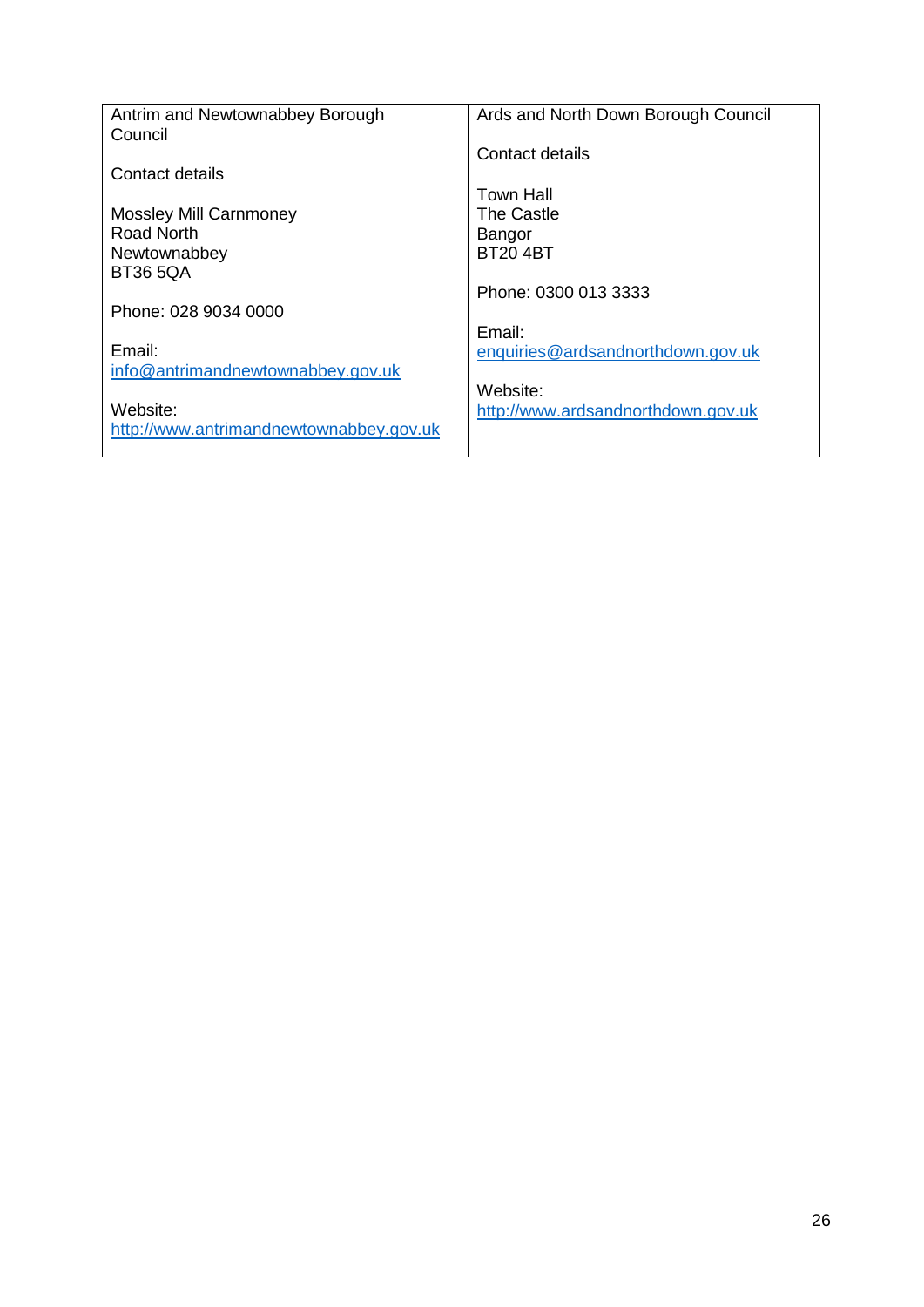| <b>Belfast City Council</b>                                |
|------------------------------------------------------------|
| <b>Contact details</b>                                     |
| <b>Belfast City Hall</b>                                   |
| <b>Belfast</b><br><b>BT15GS</b>                            |
| Phone: 028 9032 0202                                       |
| Text number: 028 9027 0405 (for deaf                       |
| and hard of hearing users only)                            |
| Email:                                                     |
| generalenquiries@belfastcity.gov.uk                        |
| Website:                                                   |
| http://www.belfastcity.gov.uk                              |
|                                                            |
| Derry City and Strabane District Council<br>- Derry Office |
| <b>Contact details</b>                                     |
| <b>Council offices</b>                                     |
| 98 Strand Road                                             |
| Derry<br><b>BT48 7NN</b>                                   |
|                                                            |
| Phone: 028 7125 3253                                       |
| Email:info@derrystrabane.com                               |
| Website:                                                   |
| http://www.derrycityandstrabanedistrict.c                  |
| <u>om</u>                                                  |
|                                                            |
|                                                            |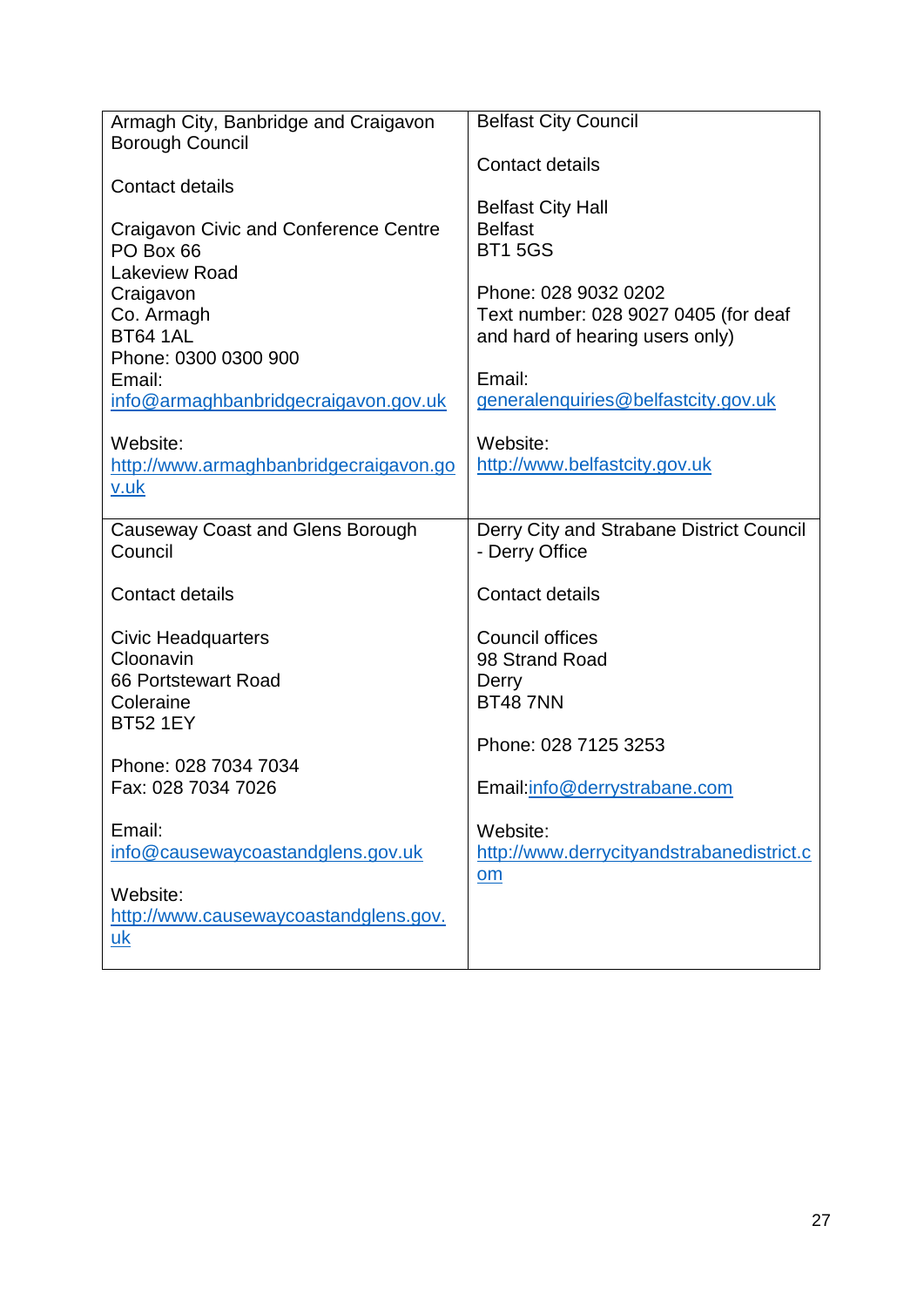| Fermanagh and Omagh District Council             | Lisburn and Castlereagh City Council                                                   |
|--------------------------------------------------|----------------------------------------------------------------------------------------|
| Enniskillen Office                               | Contact details                                                                        |
| Contact details                                  |                                                                                        |
| The Townhall<br>2 Townhall Street<br>Enniskillen | Island Civic Centre<br>Lagan Valley Island<br>The Island<br>Lisburn<br><b>BT27 4RL</b> |
| Co. Fermanagh<br><b>BT747BA</b>                  |                                                                                        |
|                                                  | Phone: 028 9250 9250                                                                   |
| Phone: 0300 303 1777                             | Email:                                                                                 |
| Email:<br>info@fermanaghomagh.com                | enquiries@lisburncastlereagh.gov.uk                                                    |
| Website:<br>http://www.fermanaghomagh.com        | Website:<br>http://www.lisburncastlereagh.gov.uk                                       |